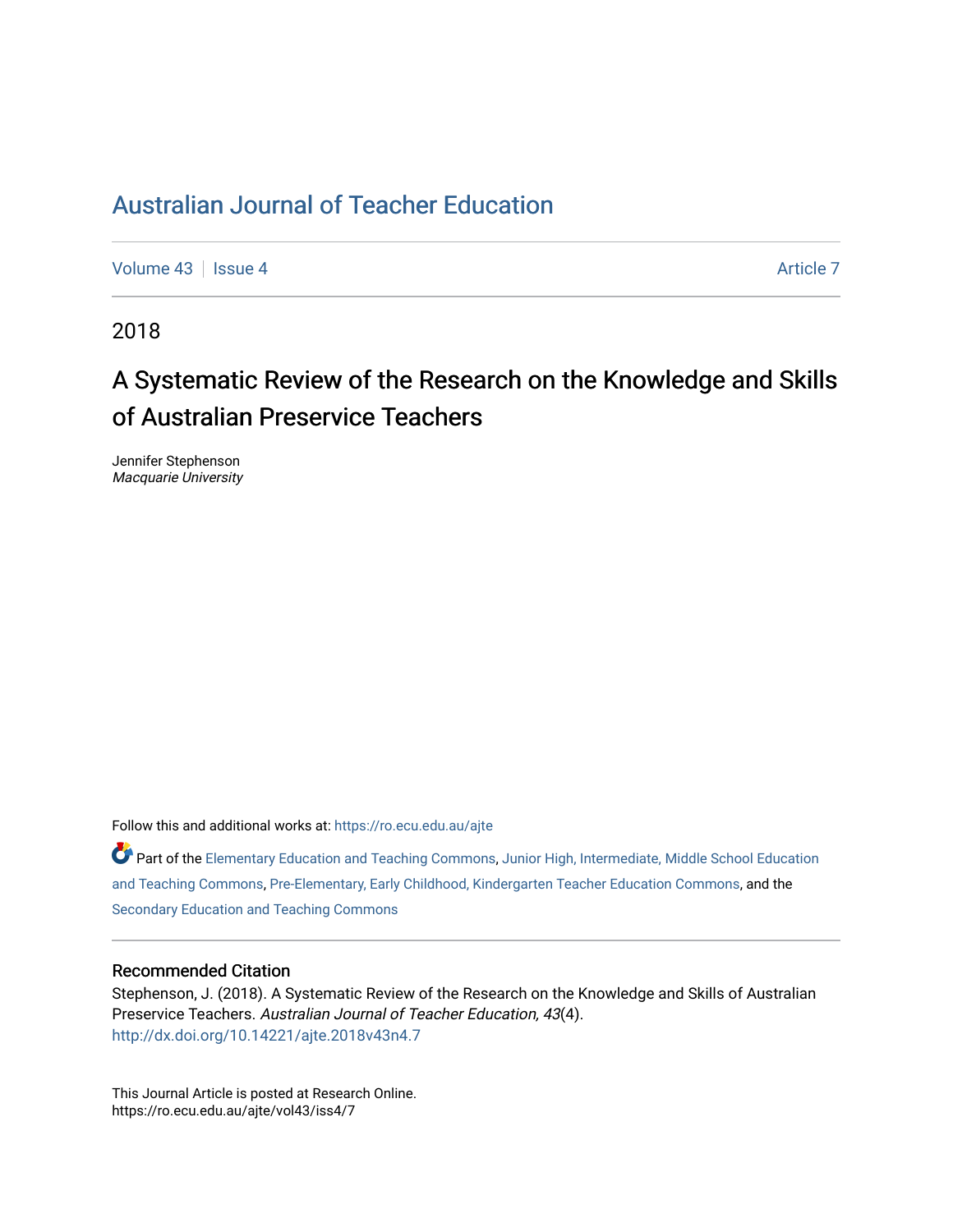# **A Systematic Review of the Research on the Knowledge and Skills of Australian Preservice Teachers**

Jennifer Stephenson Macquarie University

*Abstract: Since knowledge and skills related to curriculum content and pedagogy are crucial for teachers, it is of interest to explore the research relating to what preservice teachers know and can do. Refereed journal articles published between 2005 and 2015 that reported on the assessment of the knowledge or skills of Australian preservice teachers are reviewed. Data were extracted from 52 articles relating to the context of the research, participants in the research and the adequacy of the knowledge and skills of preservice teachers. Most authors expressed some concern about the level of knowledge and skills of preservice teachers and where both were reported there was often a discrepancy between perceived and actual knowledge.*

### **Introduction**

Australian teacher education may be a "highly scrutinized domain" (Rowan, Mayer, Kline, Kostogriz, & Walker-Gibbs, 2015, p. 274), but the scrutiny appears to have come from enquiries and reports, not from research and systematic reviews of research. Murray, Nuttall, and Mitchell (2008) reported on a survey of the literature on initial teacher education from 1995-2004. They included research published in peer-reviewed journals on teacher preparation and also research on newly qualified teachers. Out of the 215 papers they included, there were 11 papers on subject content knowledge, 19 on general pedagogical knowledge and skills, three on maths pedagogical content knowledge and two on science content knowledge. Since any single paper might address one or more of these areas, it is difficult to determine exactly how many papers overall related to preservice teacher (PST) knowledge and skills. There is also no indication of how many papers reported on formal measures of knowledge and skills. They did report concern about PST knowledge in the areas of maths and science. Content knowledge is important for all teachers, and if preservice primary teachers lack basic knowledge, teacher educators need to be aware of problem areas and education courses need to provide remediation. It appears there have been no relevant reviews since Murray et al. (2008). Recent commentary articles on teacher education research in Australia, Mayer (2014) and White (2016) did not cite any reviews apart from Murray et al..

The most recent in the long line of reports and enquiries into initial teacher education, charged, among other things, with examining how well preservice teachers (PSTs) understand the content they are to teach (Mayer, 2014) made the unsurprising finding that "Beginning teachers need a solid understanding of subject content, pedagogy, and pedagogical content knowledge" (Teacher Education Ministerial Advisory Group, 2014, p.18). This statement reflects one of the more consistent findings of research on factors affecting teacher quality, which is that teachers must have good content knowledge in the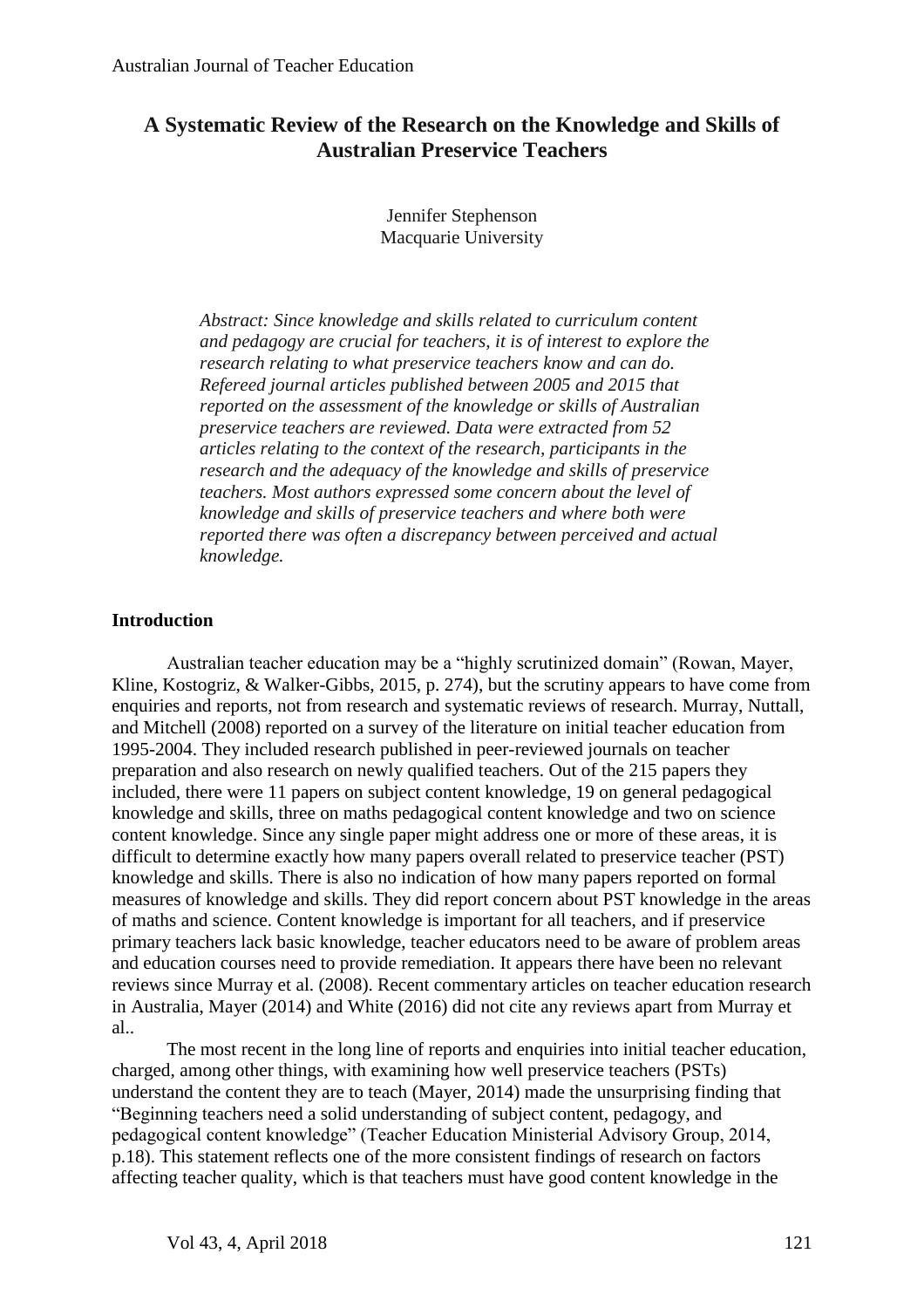disciplines they teach, have a generic knowledge of effective pedagogies and more specifically, sound pedagogical content knowledge (Centre for Education Statistics and Evaluation, 2014; Coe, Aloisi, Higgins, & Major, 2014; Hattie, 2009; Jensen, Roberts-Hull, Magee, & Ginnivan, 2016).

These three aspects of knowledge for teaching were highlighted by Shulman (1986) in his influential analysis of the kinds of knowledge needed by teachers. Content knowledge relates to knowledge of the content to be taught and pedagogical content knowledge relates to knowing how to present specific content in a way that is comprehensible to students and knowing what is likely to promote or enhance the learning of that content by different students. Pedagogical knowledge, generic knowledge about teaching, is knowledge that applies to general skills and includes areas such as classroom management. Pedagogical content knowledge builds on and interacts with content knowledge and the difference between them may not always be clear-cut (Goulding, Rowland, & Barber, 2002; Jensen et al., 2016). Shulman also categorised knowledge about learners and their characteristics, curriculum knowledge, knowledge of educational contexts such as governance and knowledge of educational ends, philosophy and history. More recently Shulman's categorization has been extended to include technology knowledge (Koehler & Mishra, 2009).

Louden (2008) noted that enquiries into teacher education up to that time had had little impact and many PSTs were reporting they were poorly prepared for teaching. The federal government, through the Council of Australian Governments, began reforms to improve teacher education in 2008 and released the National Professional Standards for Teachers in 2011 (Ingvarsen, 2010; O'Meara, 2011). The Australian Institute for Teaching and School Leadership (AITSL) is now responsible for accrediting both initial teacher education programs and teachers, and the accreditation of initial teacher education programs was strengthened as a result of the Action Now: Classroom Ready Teachers report. The revised standards were implemented from 2016 (AITSL, n.d.).

AITSL requires providers to show that preservice teachers have "demonstrated successful performance against all of the Graduate Teacher Standards" (AITSL, 2015, p.10). Programs to prepare primary teachers must include content, pedagogical knowledge, pedagogical content knowledge and curriculum knowledge in literacy, numeracy and other learning areas. Programs to prepare secondary teachers must provide these categories of knowledge in a specialist area. The graduate standards themselves cover these areas and in addition graduate teachers must have knowledge of students and how they learn (AITSL, 2015). In addition, initial teacher education students must pass a test of literacy and numeracy knowledge before graduation (Australian Council for Education Research [ACER], 2016).

Given the general recognition of the importance of the various kinds of knowledge to be acquired by PSTs and the current policy directions aimed at ensuring PSTs have adequate knowledge of content and pedagogy, it seems that a review of the research published since the Murray et al. (2008) review would be of use. In particular, research studies that have reported on direct assessment of Australian PST knowledge and skills would provide a useful overview of what is known, rather than surmised and would also provide information on actual assessed knowledge rather than PST perceptions of their knowledge. The overarching research question for this review is: What research, published in refereed journals, has been conducted to assess the content knowledge and skills of Australian pre-service teachers being prepared to teach in general education settings between 2005 and 2015? More specific research questions addressed how many studies have investigated PST knowledge through direct assessment, where, when and by whom were the studies carried out, how many participants were included, who they were and how representative were they, what aspects of PST knowledge and skills have been assessed, what are the findings about knowledge and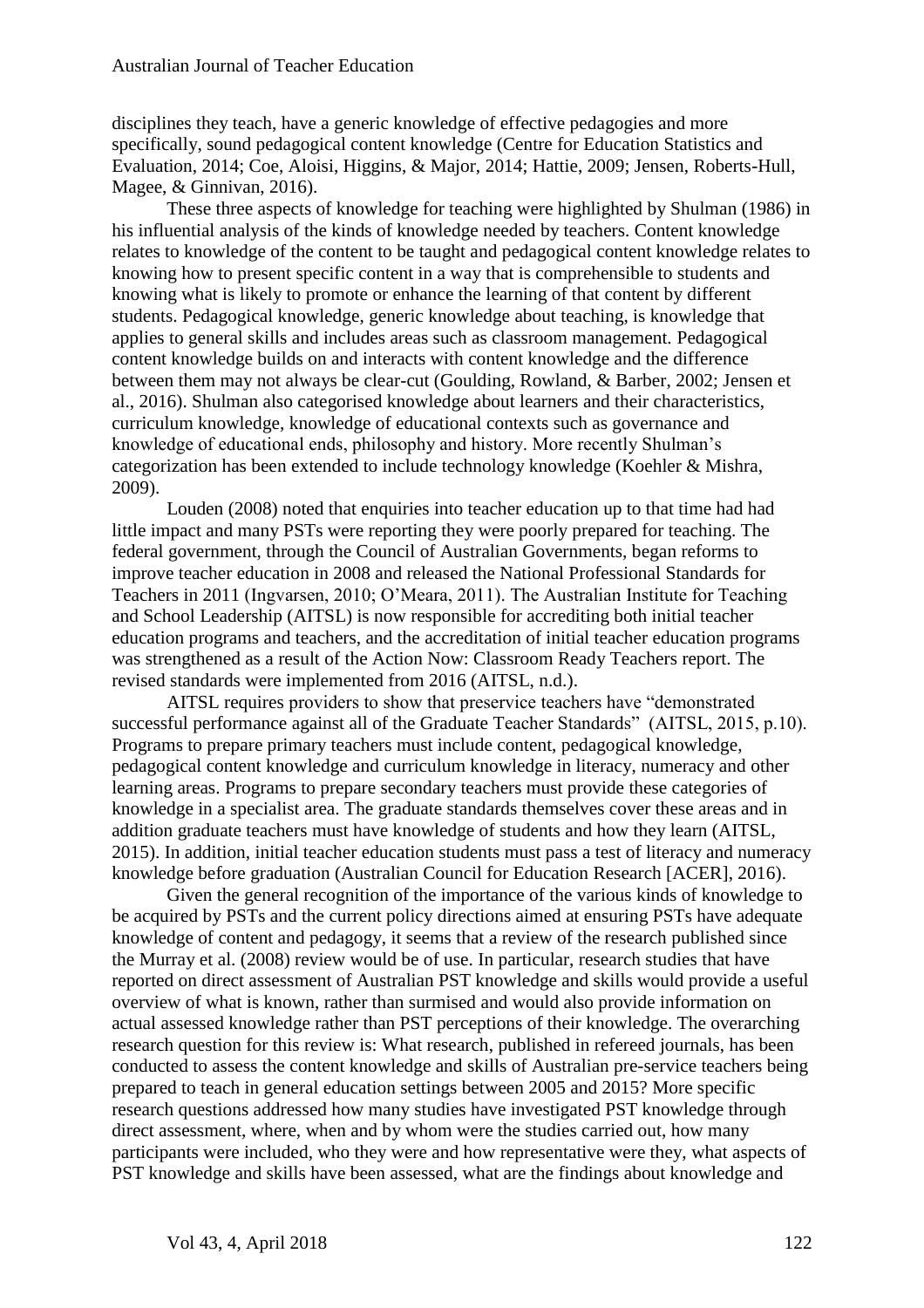skills of PSTs, and how do PSTs perceptions of their knowledge and skills relate to their actual knowledge and skills.

## **Method**

A search of the databases Education Research Complete, ERIC and A+ Education was carried out in July 2016. The search terms used included combinations of preservice or pre-service teacher or teachers or teacher education students or preservice or pre-service primary teachers or preservice or pre-service secondary teachers or preservice or pre-service elementary teachers; skills or knowledge; Australia or Australian; and assessment or survey or questionnaire. The search was limited to refereed journal articles published in English between 2005 and 2015.

This search resulted in 1093 hits and 858 unique articles were retained once duplicates were removed. The titles and abstracts of these articles were screened and articles were retained if the participants were Australian preservice teachers being prepared for general education settings and if the article reported a measurement of their knowledge or skills, or if it was unclear if the article met the criteria. After screening, 108 articles were retained. A research assistant screened 20% of the 858 articles against the criteria and inter-rater reliability was 84% for article selection (calculated by dividing agreed articles by the total of agree and disagreed articles and multiplying by 100). For the 15 articles where there was a disagreement, both the author and the assistant examined the full text and agreed that 14 should be excluded, and one article was added.

The full text of the 109 articles retained was obtained, and examined to determine if the articles met the stated criteria and also if the data pertaining to preservice teachers could be separated from the data of any other participants where these were included. There were 33 articles retained at this stage.

An ancestral search of the reference lists of the retained articles was carried out and a further 12 articles meeting the criteria were found. Citations of each article were located through Google scholar and an additional four articles were found. In addition, the list of articles located by the author in an earlier search related to survey-based research carried out with Australian PSTs was reviewed and an additional five articles were located (Stephenson, 2017). An additional study was located incidentally.

Data were extracted from 54 articles, but during the data extraction process two further articles were excluded. Carey, Christie, and Grainger (2015) was excluded because only improvement in knowledge was measured and reported and Dudley and Baxter (2013) was excluded because analysis of knowledge could not be separated from analyses of attitudes and beliefs. Complete data extraction was thus carried out for 52 articles. Where articles addressed other aspects of PST education, the only data extracted were those relating to skills and knowledge and perceptions of skills and knowledge.

The data extracted included:

- The state and university(ies) where the study was carried out
- Sample size and representativeness, gender breakdown of sample, and age information.
- Nature of the teacher education course (early childhood, primary and/or secondary or other and whether undergraduate or post graduate).
- Description of participants.
- Knowledge or skill domain (science, maths, literacy, special needs students, sustainability, global warming/climate change, child protection, self-injury, evidence-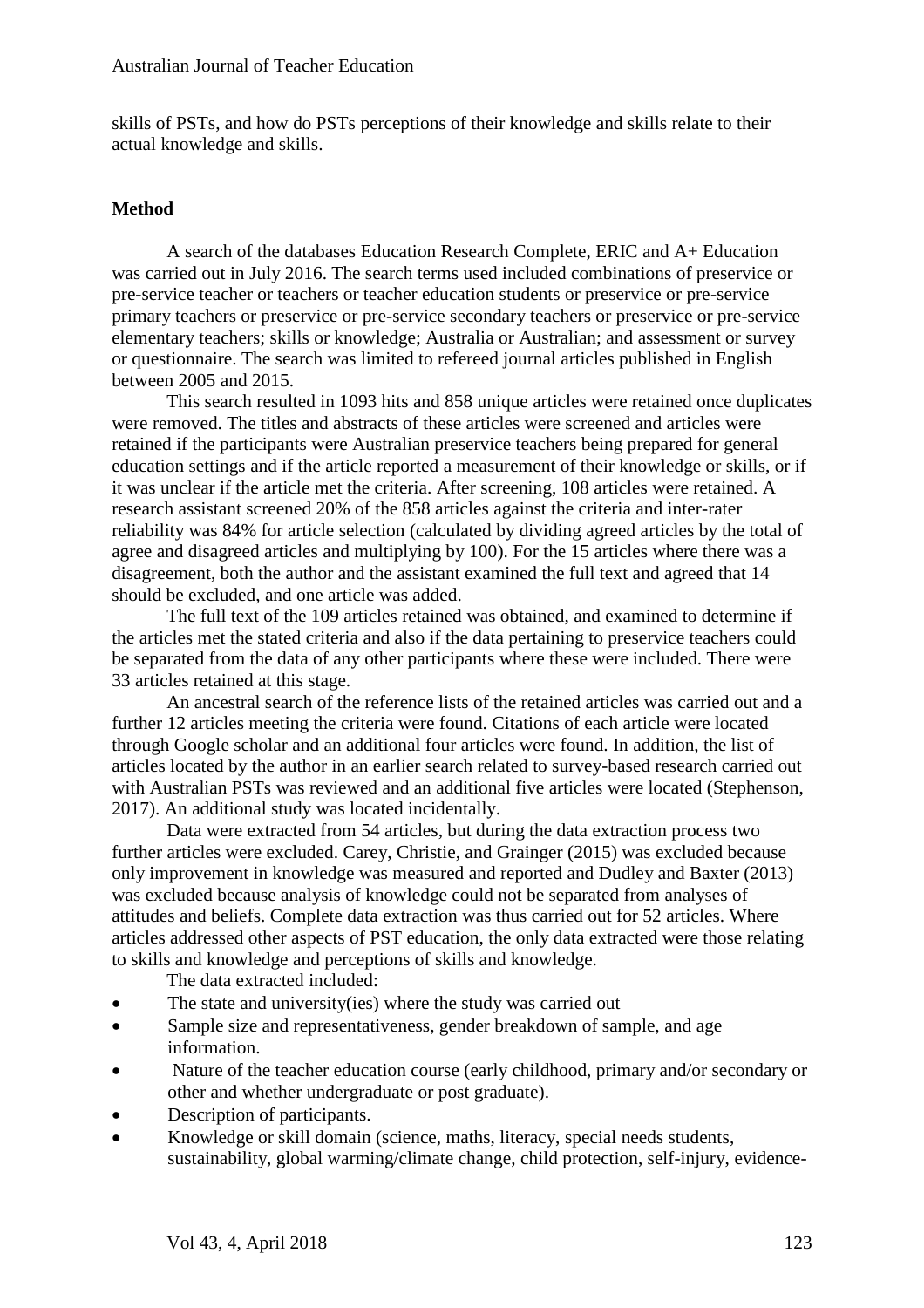based practices. values education, physical education, equity in education, behavior management, ICT, communication skills).

- Recruitment procedures.
- How the knowledge/skills assessment was carried out, including information about the instrument or task used, details of knowledge assessed, and data analysis procedures.
- Study findings, including if perceptions of knowledge were measured and if so how, actual knowledge compared to perceptions, and factors influencing knowledge and if there were any factors that appeared to impact on PST knowledge.

The nature of the knowledge assessed in each article was classified into one of Shulman's (1986) categories of teacher knowledge, specifically content knowledge (what is to be taught), curriculum knowledge (materials and programs), general pedagogical knowledge, pedagogical content knowledge, knowledge of learners and their characteristics, knowledge of educational contexts and knowledge of educational ends.

Finally, a judgement was made regarding the adequacy of PST knowledge. This drew on the reported results and the author conclusions. Knowledge was judged as "inadequate knowledge" if there was a clear statement to that effect made by the authors or if there was no comment made by the authors, mean scores on the measurement task were less than 80% or less than 80% of the participants met the standard set by the authors. This level is an arbitrary standard, but on the few occasions when authors provided an acceptable standard, that standard was between 70% and 85% correct on assessment tasks (Bain, Lancaster, Zundans, & Parkes, 2009; Goldman & Grimbeek, 2008; Klinger, 2011; Thwaites, 2008). The category of "mixed results" was used if the authors thought a reasonable standard had been met by most participants, or by all participants in some aspects of the topic or if there was a generic recommendation for more education on aspects the topic while acknowledging adequate knowledge in some aspects of the topic. "Adequate knowledge" was used if the authors made a clear, unqualified statement to that effect or if at least 80% of PSTs had adequate knowledge or if the mean score was 80% or more. Where there was a difference between author interpretation and results, author opinion was used.

A research assistant was provided with the criteria for judging the adequacy of PST knowledge and trained with studies not used in final reliability assessment. The author and the assistant then independently ranked the adequacy of knowledge as reported in 11 randomly selected papers (21%). Reliability, calculated as for paper screening, was 81%, which is acceptable.

# **Results**

There were 52 articles that reported on 51 studies that included measures of PST skills or knowledge. Two articles reported on the same study (Geng, 2013 and Geng & Disney, 2013). As Figure 1 shows, there were between two and eight articles published each year, apart from 2007 when no relevant studies were located. For 20 articles, the state(s) involved were not provided. There were three studies where the authors reported that more than one state or territory had been included. Berger, Reupert, and Hasking (2015) included participants from both territories and five states, Beswick and Goos (2012) included participants from all states and the Northern Territory and Goos (2013) included participants from six states/territories. Overall, 15 studies included participants from Queensland, eight included participants from New South Wales, four from Victoria, three from Western Australia and Northern Territory, two from South Australia and Tasmania and one from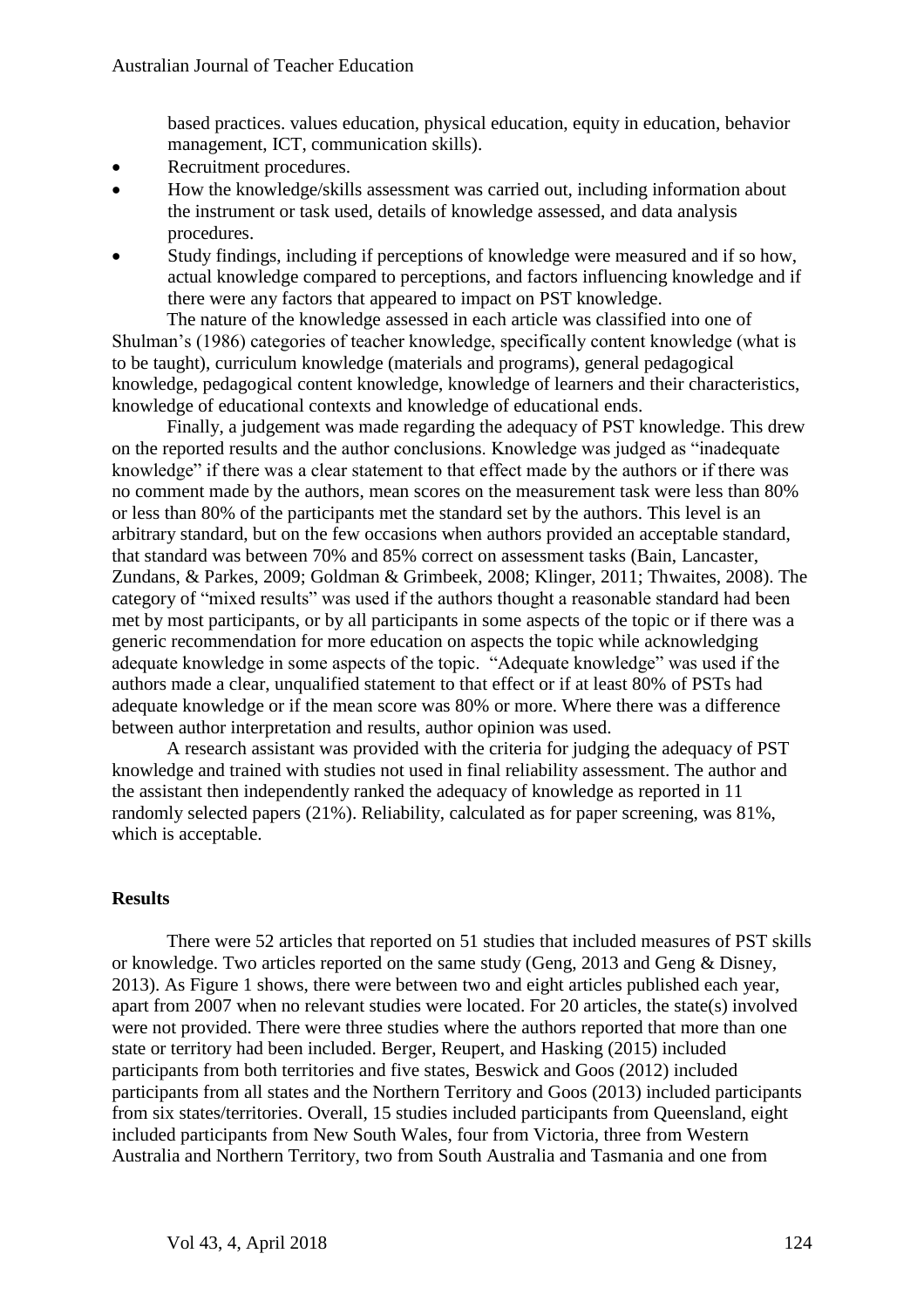Australian Capital Territory. The university(ies) where the studies were carried out were provided infrequently with only 10 studies naming a university.



#### **Participants**

Just over half the studies (28) were based on a cohort who had completed a particular unit or units of study or a particular activity, 12 studies were of final year PSTs and eight recruited from whole courses and three from particular year cohorts within a course. The majority of PSTs included in the studies were preparing to be primary school teachers (included in 41 studies) with 14 studies including those preparing to be secondary teachers and 11 those preparing to be early childhood teachers. There were 45 studies including undergraduates and 13 including postgraduates and three where it was not clear if PSTs were under- or postgraduates or a combination of the two. Twenty-three studies provided information about the ages of the participants and 15 about the gender. Recruitment procedures were not described in 28 studies. Students were recruited in a class or lecture for 21 studies (this includes studies where the assessment was a mandatory component or an inclass component), and a few studies used email or a website. Two studies used two methods of recruitment.

Sample sizes in the studies ranged from fewer than 50 to over 400, with 18 studies with 51-100 participants. Information about representativeness (such as return rate of surveys or the proportion of students who volunteered to be involved) was not provided for 34 of the studies. In eight studies the whole of the relevant cohort participated. There was only one study where the return rate was less than 25%, and six studies had return rates over 50%. One study provided details about the university return rate that was 15 out of 48 universities approached (Carter, Stephenson & Hopper, 2014) and one reported that 66 out of 129 subject coordinators across 14 universities agreed to participate (Berger, Reupert & Hasking, 2015).

#### **Knowledge and Skills Assessment**

The studies covered 15 topic areas, with most studies in the areas of literacy and numeracy. The 14 literacy studies included 11 that addressed content and three that addressed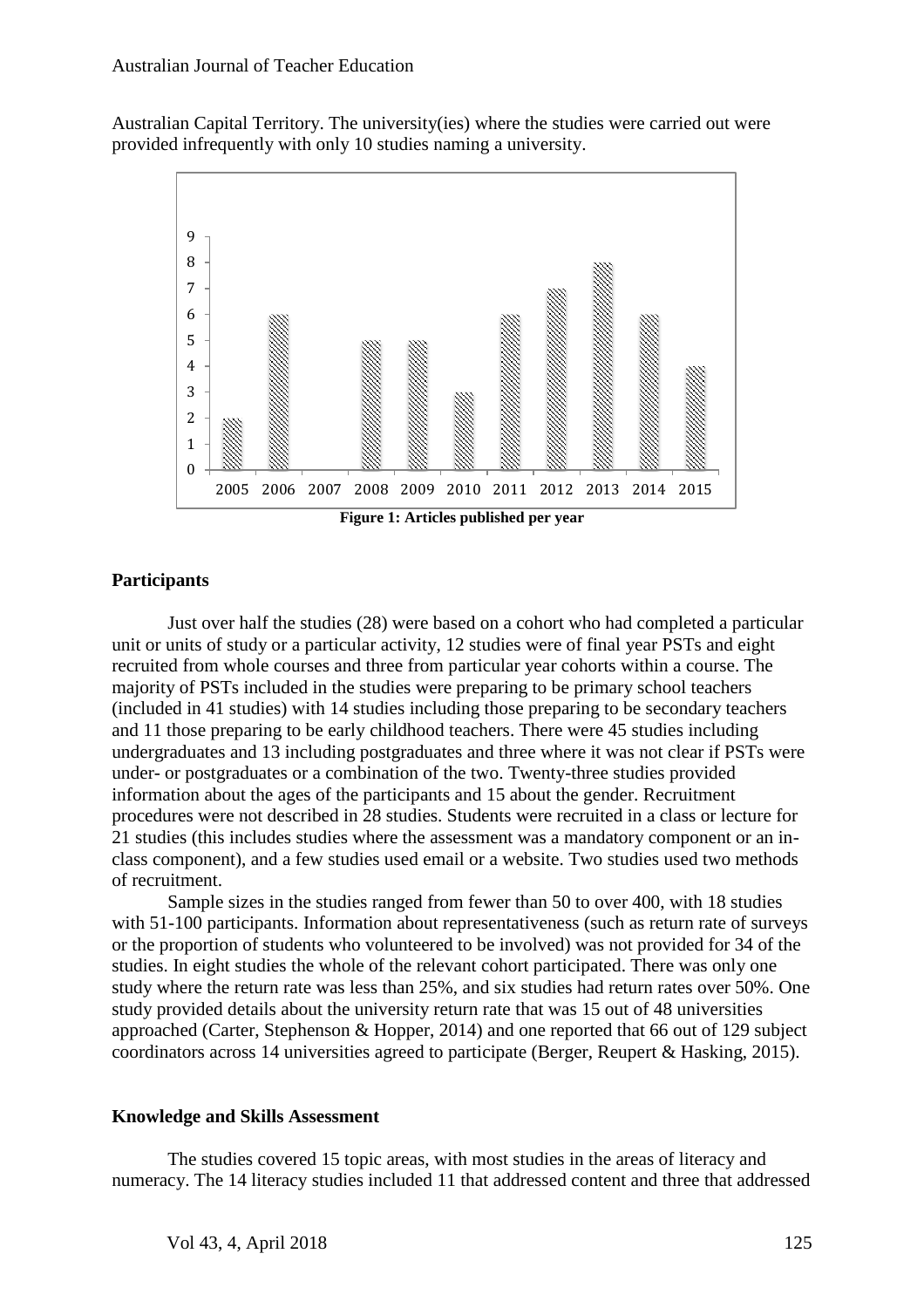pedagogical content, while the 12 numeracy studies included six that addressed content, four that addressed both content and pedagogical content and two that addressed pedagogical content. Other topic areas included child protection (five studies – knowledge about educational context, knowledge about learners, pedagogical content knowledge and pedagogical knowledge), sustainability (5 studies – all content knowledge), and students with special needs (three studies – knowledge about learners and pedagogical knowledge). There were two studies addressing the areas of global warming (content) and science (content and pedagogical content) and one study on each of physical education (pedagogical content), equity (pedagogical knowledge), behavior management (pedagogical knowledge), self-injury (knowledge about learners), evidence-based practice (pedagogical knowledge), values education (content and pedagogical content) and ICT (pedagogical content). One study on communication addressed oral presentation skills. A detailed results table may be obtained from the author.

The most common form of assessment used was a paper survey type exercise under examination conditions (no talking or collaboration) used in 13 studies, 11 studies used a paper survey type exercise but the authors did not state that it was held in examination conditions, or it was completed out of class. Nine studies used an online survey. Survey formats most frequently used open-ended questions (25 studies) and multiple-choice questions (18), with several surveys using more than one kind of question. Four articles did not contain a clear description of how a paper-based survey was administered. A pre-existing survey or assessment was used or adapted in 19 studies (including two which used NAPLAN assessments), and the remaining survey studies used an instrument devised by the authors or others.

Nine studies analysed classwork or a non-examination assessment task, five analysed final examination results, three analysed a formal assessment at the commencement of a course or unit, one used quizzes during a unit, one used an interview and one used observation of PSTs while tutoring. There were three studies that used two forms of assessment. Overall, there were 20 studies that assessed knowledge and skills under exam conditions. Both pre and post assessments were used in six studies where students completed a specific unit of study, one study reported on three assessments during a single unit and one on a series of four assessments. There was only one study that assessed PSTs during actual instruction of school students using an observational checklist.

All articles reported descriptive statistics of some form and fifteen reported some form of qualitative data as well. Statistical analysis such as t-tests, ANOVA, MANOVA, correlations or regression analysis were carried out in 23 articles to explore factors affecting knowledge, to explore relationships between perceived and actual knowledge or to establish differences between pre and post results. Rasch measurement models were used in three studies (Beswick & Goos, 2012; Goos, 2013, Ryan & McCrae, 2006).

### **Judgements of Adequacy of Knowledge and Skills**

Judgements of the adequacy of the knowledge of the sample of PSTs in each article drew on author conclusions for all except six studies where reported results had to be used (Anderson et al., 2012; Cavanagh et al., 2014; Geng, 2013; Prieto et al., 2015; Taylor et al., 2006; Tetley & Jones, 2014). Table 1 (see appendix) shows the adequacy of knowledge for each article, and whether or not the assessment was under examination conditions.

There were 30 (57.7%) articles where the knowledge or skills of participants was judged inadequate. Authors made comments such as: "knowledge base regarding environmental issues was minimal and insight into the social, cultural and economic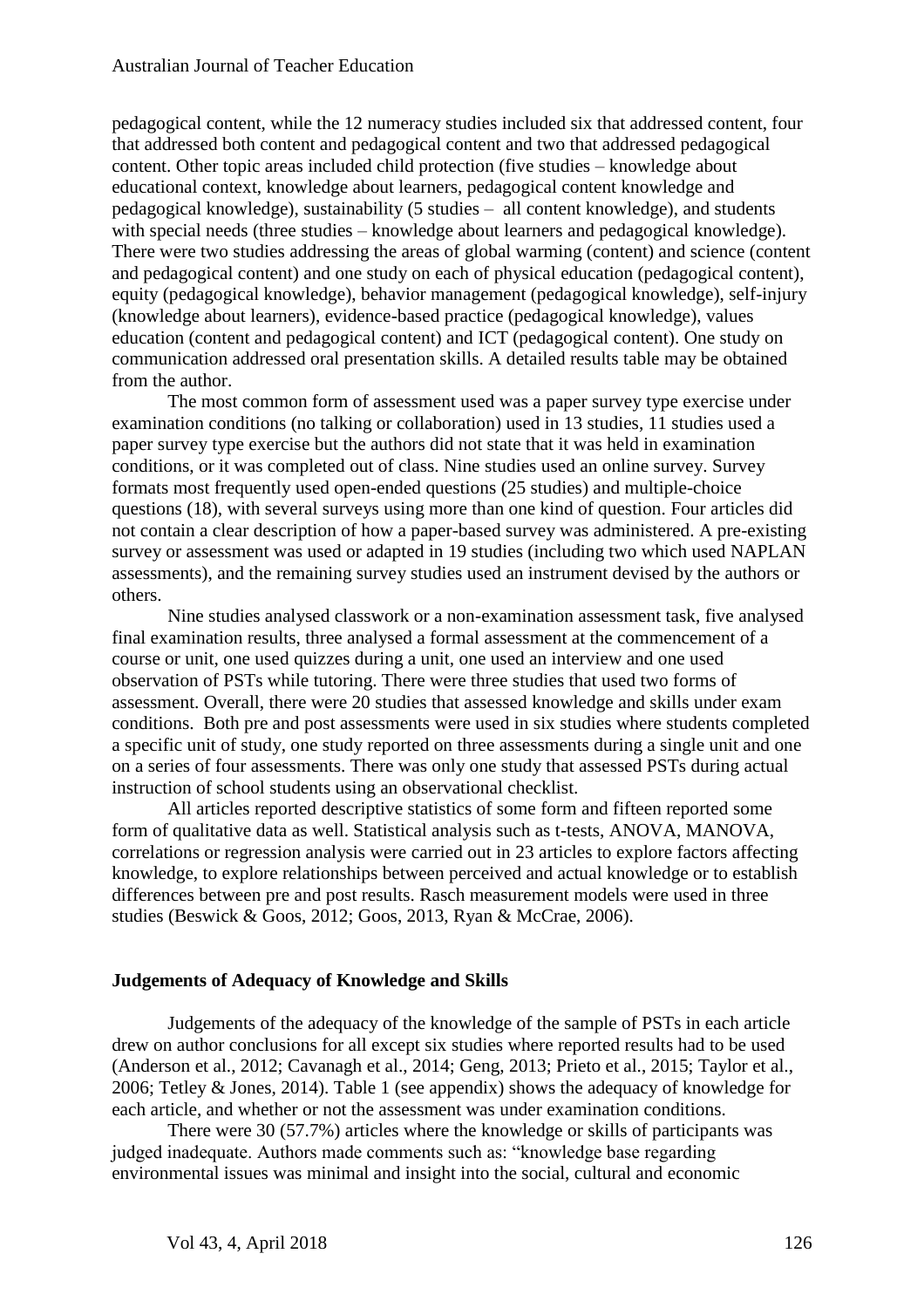complexities of ESD [education for sustainable development], was lacking or quite superficial" (Stir, 2006, p.832); "Many undergraduate students appear to have literacy problems so fundamental that remediation in the late stages of their degree program cannot hope to overcome a lifetime of poor literacy performance" (Moon, 2014, p.128).

There were 12 (23.1%) articles where the results were mixed and author comments included: "The findings presented here suggest that the inclusion of strategies designed to ensure the transference of content knowledge from one course into another supported most of the pre-service teachers  $\dots$  Twenty per cent  $(N=10)$   $\dots$  did not transfer any knowledge about language." (Fenwick et al., 2014 p. 97); "student-teachers can readily identify pedagogies that enable their primary school students to understand, apply, and analyse types of factual, conceptual, and procedural knowledge ... However, our findings show that deeper thinking, as characterised in the suggested south-east quadrant of Anderson and Krathwohl's framework, is seldom exhibited by student-teachers, even those close to graduation" (Goldman & Bradley, 2011, p.489).

There were ten (19.2%) articles where the authors believed the PSTs had adequate knowledge and comments included: "For most of the pre-service teachers involved in this study, a 12-week unit … effectively developed key understandings and teaching practices required to work in contexts where students traditionally do not succeed within schooling" (Fenwick & Cooper, 2013, p.106); "The data from these student teachers suggest that, overall, respondents have basic knowledge about child sexual abuse strategies, comprehend them, and can apply them" (Goldman, 2005, p. 88). Each of the articles where knowledge was judged as adequate assessed students after they had completed a unit or units, an activity or a remedial intervention on the knowledge assessed.

## **Relationship of Perceptions to Actual Skills and Knowledge**

Fifteen studies also assessed PSTs perceptions of or confidence in their knowledge and/or skills (studies that measured perceptions of improved knowledge were not included). These measurements were made by responses to Likert-type items regarding levels of confidence in knowledge or abilities, except in Thwaite (2008) where students responded to true/false items about the level of support they thought they would need. Table 2 summarises the relationships. Some studies looked for correlations or associations between perceived and actual knowledge, and some examined associations between the level of confidence and level of knowledge. Perceived knowledge was less than actual knowledge in only one study, although five studies reported a positive relationship between perceived and actual knowledge.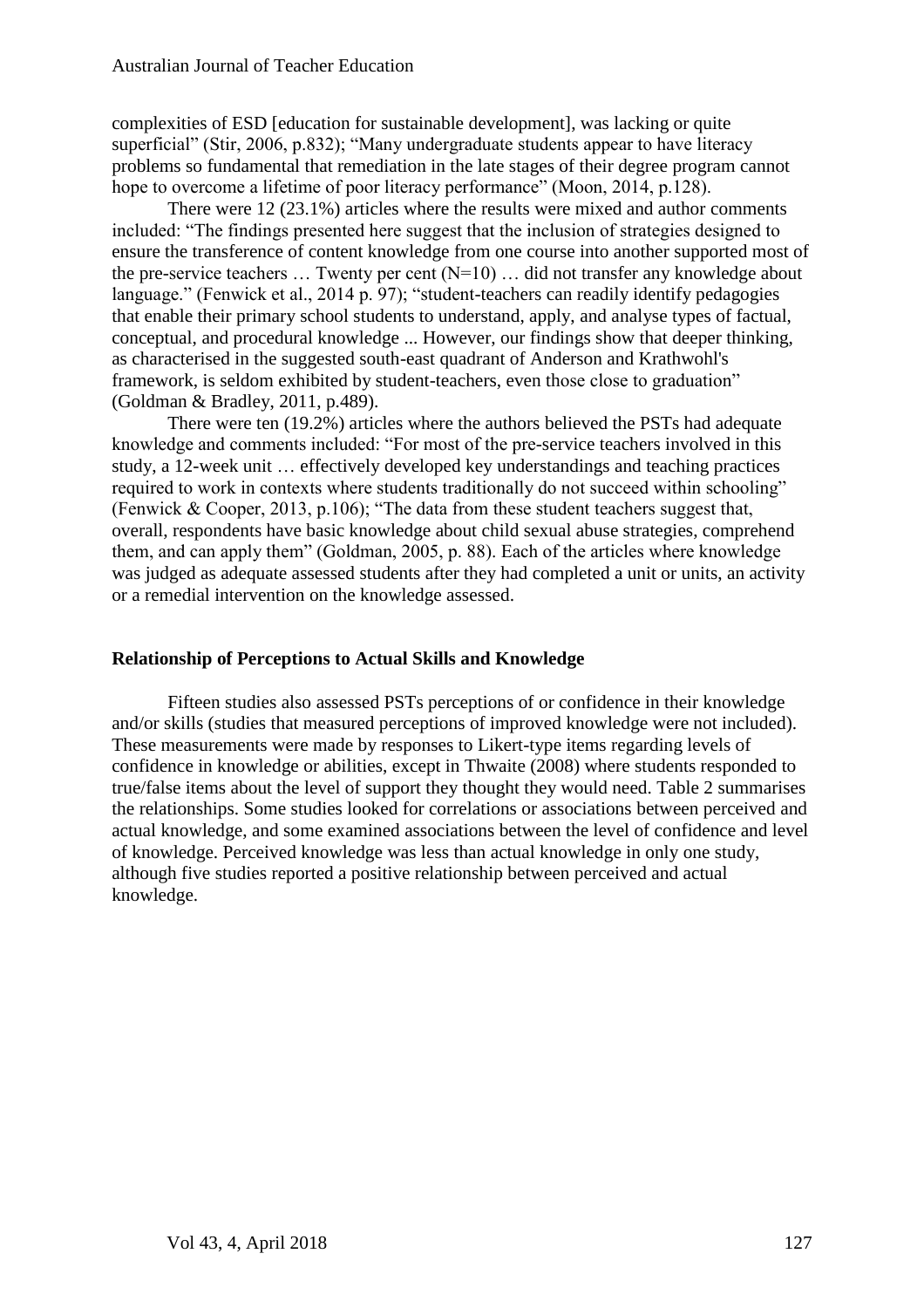| Perceptions<br>higher than<br>knowledge | Perceptions<br>lower than<br>knowledge | Perceptions about<br>the same                     | Higher perception<br>related to more<br>knowledge                   | No association<br>between<br>perception and<br>knowledge |
|-----------------------------------------|----------------------------------------|---------------------------------------------------|---------------------------------------------------------------------|----------------------------------------------------------|
| Boon (2011)                             | <b>Brown</b> (2008)                    | Goldman &<br>Grimbeek (2008)                      | Anderson et al.<br>$(2012)$ (Moderate<br>correlation)               | Beswick & Goos<br>$(2012)$ (for<br>PCK)                  |
| Bostock & Boon<br>(2012)                |                                        | Harper & Rennie<br>(2009)                         | Berger et al. (2015)                                                |                                                          |
| Effeney & Davis<br>(2013)               |                                        | Mahar &<br>Richdale (2008)                        | Beswick & Goos<br>$(2012)$ (overall<br>knowledge and for<br>$MCK$ ) |                                                          |
| Fenwick et al.<br>(2014)                |                                        | Thwaite (2008)<br>$(for 39\% of$<br>participants) | Geng $(2013)$ and<br>Geng & Disney<br>(2014)                        |                                                          |
| Meehan &                                |                                        |                                                   | Tetley $&$ Jones (2014)                                             |                                                          |
| Hammond (2006)                          |                                        |                                                   | (weak to moderate)                                                  |                                                          |
| Thwaite (2008)                          |                                        |                                                   |                                                                     |                                                          |
| $($ for 54% of<br>participants)         |                                        |                                                   |                                                                     |                                                          |

**Table 2: Relationships between Perception of Knowledge and Actual Knowledge**

## **Factors Influencing PST Knowledge**

Factors that might be related to knowledge were examined in 20 studies (mostly using ANOVA and/or t tests, although some studies used MANOVA or non-parametric methods). The results of those analyses are presented in Table 3 Five studies (Christian, 2014; Mulholland & Ginns, 2008; Norton, 2012; Taylor et al., 2016; Yeigh, 2013) that used pre and posttests, tested the difference and all showed significant improvement at posttest, apart from one measure of MCK in Norton (2012) that was already high at pretest.

| Study                              | Factors                                                                                                                                                                                                                                                                                                              |  |  |
|------------------------------------|----------------------------------------------------------------------------------------------------------------------------------------------------------------------------------------------------------------------------------------------------------------------------------------------------------------------|--|--|
| <b>Literacy</b>                    |                                                                                                                                                                                                                                                                                                                      |  |  |
| Bostock & Boon (2012)              | Differences across year cohorts for all skills except identifying                                                                                                                                                                                                                                                    |  |  |
|                                    | verbs.                                                                                                                                                                                                                                                                                                               |  |  |
| Fielding-Barnsley (2010)           | No difference between early childhood and primary PSTs or                                                                                                                                                                                                                                                            |  |  |
|                                    | for year of study.                                                                                                                                                                                                                                                                                                   |  |  |
| Fielding-Barnsley & Purdie, (2005) | PSTs less knowledgeable than inservice teachers                                                                                                                                                                                                                                                                      |  |  |
| Geng $(2013)$ and Geng & Disney    | First year UG and PG made more mistakes than years 2-4                                                                                                                                                                                                                                                               |  |  |
| (2014)                             | UG; PSTs who texted more were more correct, no relationship                                                                                                                                                                                                                                                          |  |  |
|                                    | to age.                                                                                                                                                                                                                                                                                                              |  |  |
| Mahar & Richdale (2008)            | PSTs less knowledgeable than inservice teachers. No                                                                                                                                                                                                                                                                  |  |  |
|                                    | difference between supervised and unsupervised completion.                                                                                                                                                                                                                                                           |  |  |
| Tetley $&$ Jones (2014)            | No effect for latest practicum in K or Yr 1 class; no effect for<br>reported practicum supervising teacher attitude; no effect for<br>exposure to strategies in class; lower knowledge for those<br>exposed to Reading Recovery and higher knowledge for those<br>exposed to structured commercial phonics programs. |  |  |
| Thwaite (2008)                     | Highest at pre-test for those with an incomplete degree on                                                                                                                                                                                                                                                           |  |  |
|                                    | entry to education course; no effect of being multi-lingual.                                                                                                                                                                                                                                                         |  |  |
| <b>Numeracy</b>                    |                                                                                                                                                                                                                                                                                                                      |  |  |
| Beswick $&\text{Goos}(2012)$       | For MCK, PG students did better than UG; off-campus<br>students did better than mixed-mode; those with at least Yr 12<br>maths did better than those with only Yr 10 maths; those with<br>a degree did better than those without.                                                                                    |  |  |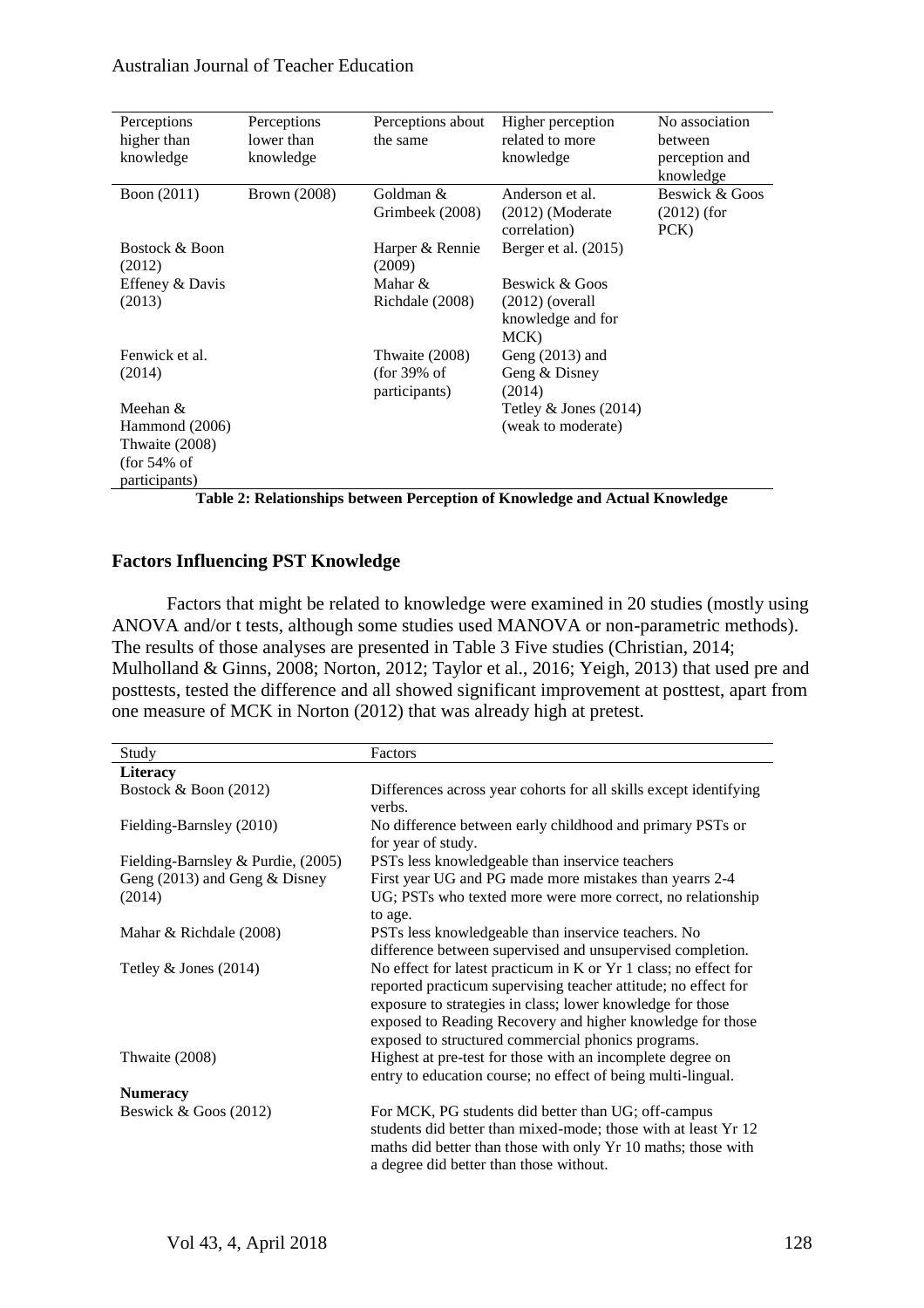| Goos (2013)                                | No difference between programs for MCK or PCK; those with<br>higher levels of previous maths study had higher MCK but not<br>PCK. MCK was a predictor of PCK and vice versa. |  |  |
|--------------------------------------------|------------------------------------------------------------------------------------------------------------------------------------------------------------------------------|--|--|
| Norton $(2012)$                            | Those with higher levels of prior maths had higher pre and<br>post for both MCK and PCK. High MCK associated with high<br>PCK.                                               |  |  |
| Prieto, et al. (2015)                      | No effect for gender, masters students did better than UG<br>except on academic literacy.                                                                                    |  |  |
| <b>Child protection</b>                    |                                                                                                                                                                              |  |  |
| Goldman (2005)                             | No effect of gender on level of knowledge                                                                                                                                    |  |  |
| Goldman & Bradley (2011)                   | No gender or age differences, except some higher levels for<br>older PSTs and those with higher GPAs                                                                         |  |  |
| Sustainability                             |                                                                                                                                                                              |  |  |
| Boon (2011)                                | No difference between different specialist areas or according<br>to age.                                                                                                     |  |  |
| Effeney & Davis (2013)                     | 3 <sup>rd</sup> yrs more knowledgeable than 1 <sup>st</sup> yrs.                                                                                                             |  |  |
| <b>Global warming</b>                      |                                                                                                                                                                              |  |  |
| Boon (2010)                                | Those preparing to be science or SOSE teachers were similar<br>to non-specialist teachers                                                                                    |  |  |
| <b>Students with special needs</b>         |                                                                                                                                                                              |  |  |
| Anderson et al. (2012)                     | No difference between PSTs with and without experience of<br><b>ADHD</b>                                                                                                     |  |  |
| Bain et al. (2009)                         | Students who learned through co-operative learning did better<br>than those who learned through peer-assisted learning or who<br>studied alone.                              |  |  |
| Self-injury                                |                                                                                                                                                                              |  |  |
| Berger, et al. (2015)                      | Prior training in self-injury had no effect.                                                                                                                                 |  |  |
| <b>Communication skills</b>                |                                                                                                                                                                              |  |  |
| Cavanagh et al. (2014)                     | Improvement in communication skills over the course of the<br>unit (measured on four occasions).                                                                             |  |  |
| Table 3: Factors associated with Knowledge |                                                                                                                                                                              |  |  |

#### **Discussion**

It is surprising that so few studies have directly explored the knowledge of PSTs over the 11 years reviewed. There was an upward trend in the number of studies that peaked in 2013, but the numbers seem to be declining again. The Murray et al. (2008) review found around 35 papers over the ten years of their review and the output of research on teacher education has increased since that time. It is also surprising given the number of reviews of teacher education, the lack of evidence for the impact of teacher education programs (Ingvarsen, Reid, Buckley, Kleinhenz, Masters, & Rowley, 2014; Louden, 2008; Rowan et al., 2015), and the ongoing claims of early career teachers that they were not well prepared (Ingvarsen et al., 2014; Louden & Rohl, 2006).

Studies have been mostly limited to one state and to one institution with only three studies with participants from more than one state. There have been calls for teacher education researchers to move away from these small-scale projects and to begin projects that make comparisons across different programs (Ingvarsen et al., 2007; Louden, 2008), but the published studies are largely small scale and there were no comparisons made across institutions. Only 10 articles named the institution where the study was carried out, and this might suggest a reluctance for program outcomes to be identified with a particular institution and perhaps presages a possible distaste for comparison research.

In keeping with the generally small scale of the studies, sample sizes were modest, with well over half having 200 or fewer participants. The means by which knowledge was assessed was well described in most studies, but it was not always clear whether tasks were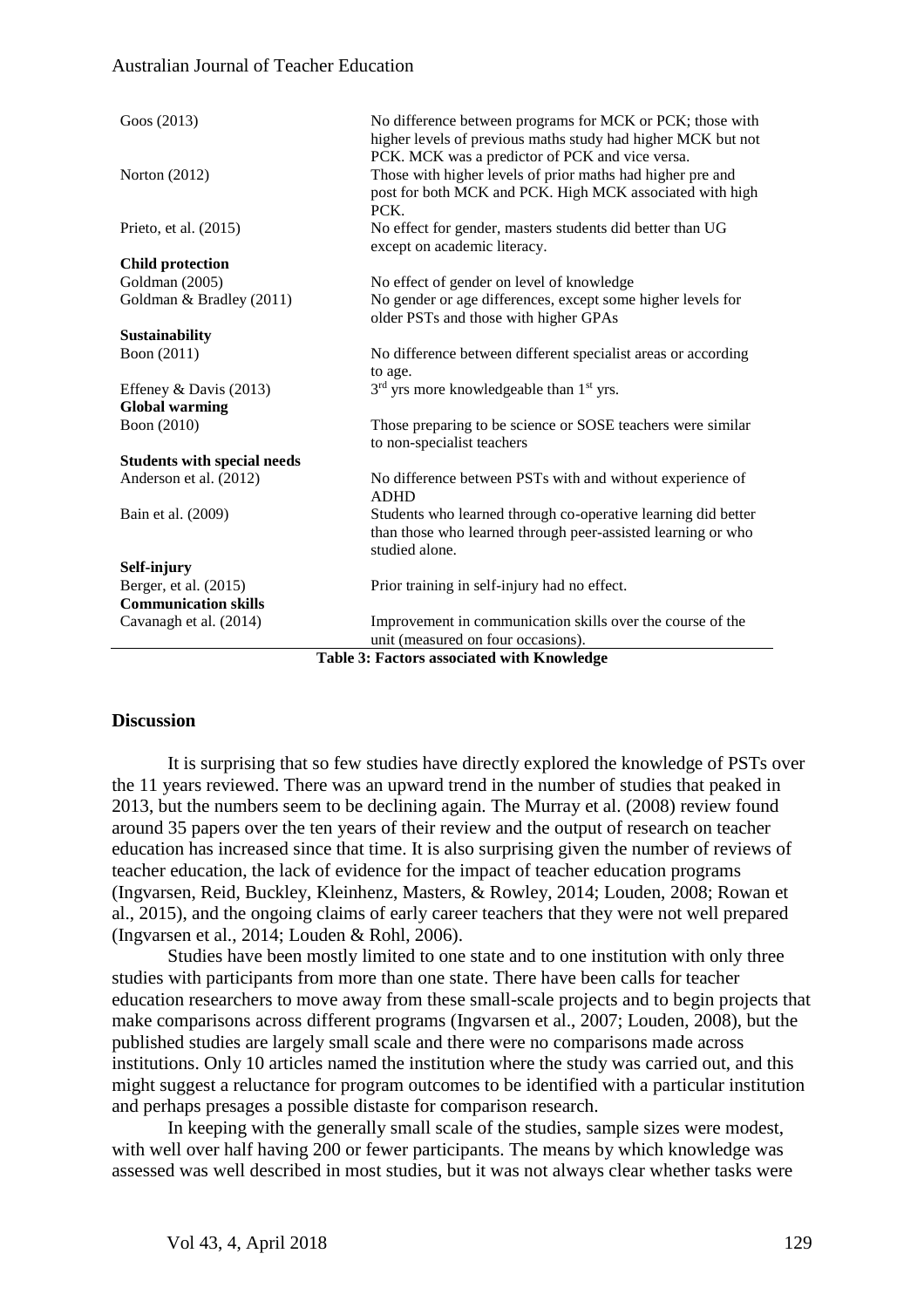completed in examination conditions or not. One survey (Mahar & Richdale, 2008) found no difference in the results for PSTs who completed the survey in the presence of an investigator and those who did not. Livy at al. (2012) reported that many PSTs who had access to their notes and a textbook during an assessment task were still unable to give correct answers. In one respect, it would be of more concern if inadequate knowledge was apparent when PSTs were free to consult or use any available resources.

Well over half the studies had undergraduate, primary PSTs as participants, with roughly equal numbers of studies including secondary and early childhood PSTs. The representativeness of the samples was generally good where it was reported, but far too many studies did not indicate how representative the sample was and participation rates were not often reported. Similarly, well over half did not provide information on the age or gender of the participants, and although few effects on knowledge were found for these variables when they were investigated, full reporting requires clear sample descriptions. Of more concern is that 29 studies did not clearly describe how participants were recruited. If this information is not provided, readers cannot make judgements about the representativeness of the sample.

There was much more focus on content knowledge than on other categories of teacher knowledge and this probably reflects the fact that it is easier to assess content knowledge than pedagogical content knowledge. Generally content knowledge was assessed through a survey-type instrument or through formal assessment tasks associated with courses or units. Basic skills and knowledge in literacy and numeracy were the most common content areas to be addressed. Some content areas such as health, geography (beyond global warning and sustainability), history and the arts were either addressed in only one study, or not addressed at all. Similarly, some areas of pedagogical knowledge such as assessment, reporting, interpretation of large-scale assessments and evaluation were not addressed. In addition, there was only one study where results were based on actual observation of PSTs while teaching students (Dawkins et al., 2009).

Judgements made about the adequacy of the results relied as far as possible on author interpretation. The knowledge of PSTs was judged inadequate in 57.7% of the articles and there were mixed results in 23.1% of articles. Only one study of maths and only one of the studies of literacy made a finding of adequate knowledge. The ten studies where the authors judged knowledge to be adequate were all based on assessment of knowledge gained during a particular unit, activity or remedial course.

The results of some of the studies reported here would certainly provide ammunition for those who criticise the quality of PST preparation. For example, many PSTs had very poor basic literacy skills (Moon, 2014), lacked knowledge of the basic content knowledge required for teaching of reading (Fielding-Barnsley, 2010) and lacked basic numeracy knowledge (White et al., 2006). Some of the specific areas assessed also indicate a lack of ability to think critically and a disturbing lack of comprehension. For example, Moon reported that some PSTs in the third or fourth years of their courses were unable to define "pedagogy" and Livy and Vale (2011) reported that over 30% of the PSTs they assessed thought that 6 cm on a map of a small area of Victoria would be equivalent to more than 15,000,000 km and were "not able to think about the reasonableness of their answer" (p. 38). There were no studies of more sophisticated areas of mathematics, such as the critical statistics literacy skills needed by teachers to make sense of data such as NAPLAN results (Chick & Pierce, 2013). The single study addressing PST knowledge of evidence-based practices (Carter et al., 2015) found that PSTs tended to believe that all practices presented to them had a sound research base, regardless of the actual evidence base.

At the same time, there is evidence that when the content of units is appropriate, or when remediation is provided, PSTs can acquire the necessary content and skills. See, for example, Yeigh (2013) who reported changes in PST knowledge of and attitudes to the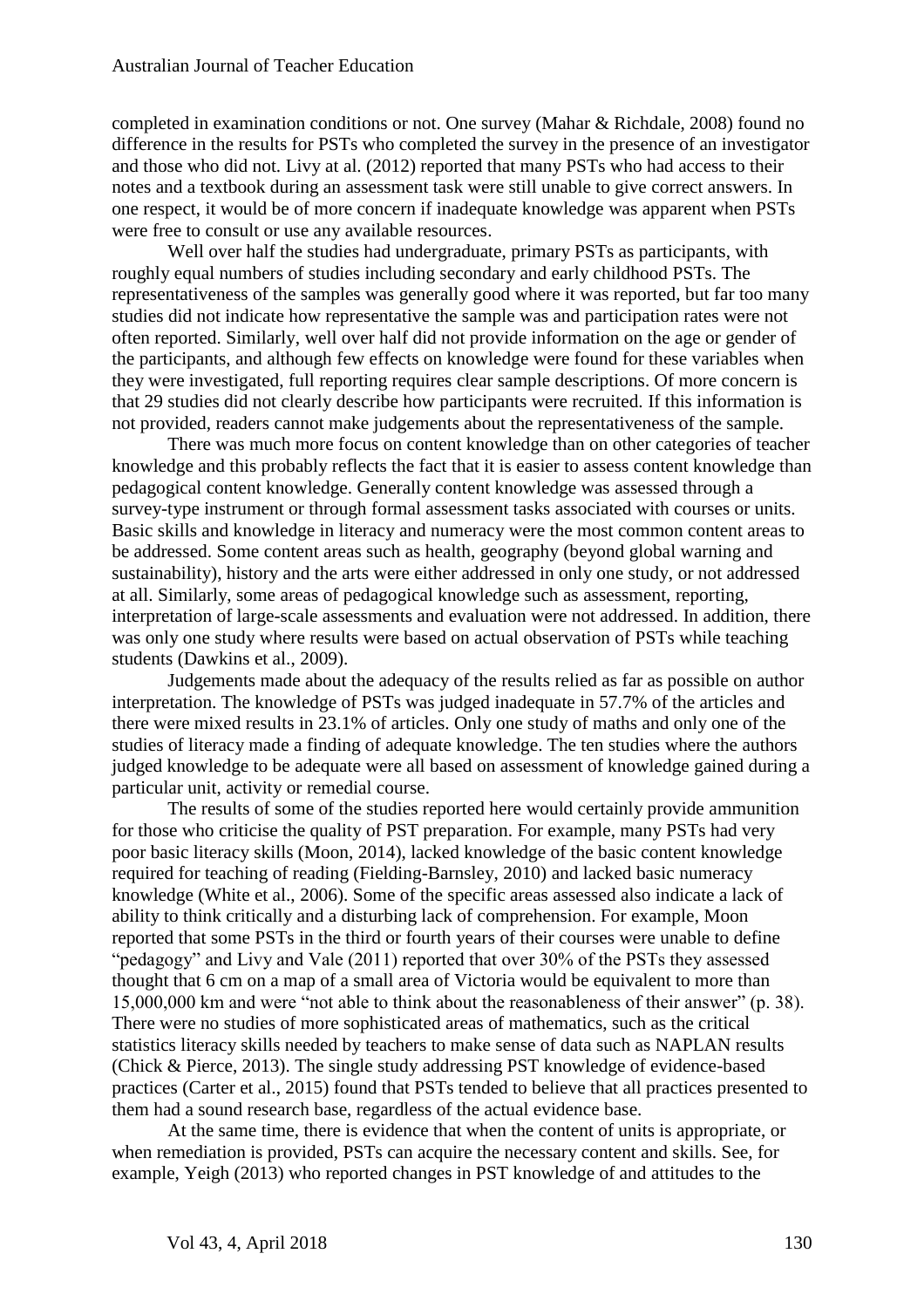factors influencing student behavior and effective intervention and Thwaite (2008) who reported on a remedial program addressing text writing, including spelling and grammar. These findings reflect international research that shows completion of units with specific relevant content can improve PST content knowledge (Jensen et al., 2016). The research on pedagogical content knowledge is less clear, but some of the studies here indicate that practice teaching, analysis of actual teaching, and practice in writing lesson plans and program sequences (Beswick & Muir, 2013; Dawkins et al, 2009; Fenwick et al., 2014; Lloyd & Mukerjee, 2012) may help pedagogical skills and knowledge. The study by Cavanagh et al. (2014), even though the skills were judged inadequate based on the results, showed that PSTs can improve practical and essential communication skills when provided with multiple opportunities for practice with feedback.

Fifteen of the studies included some measure of PST perceptions of or confidence in their knowledge or skills, but only one reported that PSTs underestimated their knowledge, while six reported over-estimation. Five studies reported a relationship in that higher confidence was associated with better knowledge. This finding suggests that in some areas, PSTs may not be aware of their lack of knowledge and that measures of perceived knowledge should be treated with caution. This is particularly relevant as in the search for this review, many more articles that reported on perceptions of knowledge were found than those that measured actual knowledge. Those researching PST knowledge should not rely on selfreports alone, but must include some measure of actual knowledge to increase the likelihood of accurate findings. It is clear that where PSTs report low levels of knowledge, or a need for further education, these reports should be taken seriously.

Twenty studies included some analysis of the effects of various factors. No consistent effects emerged apart from the unsurprising findings that students in later years of a course did better than those in the early years, and those entering with more prior experience in a content area did better than those with less prior experience.

Assessment of the knowledge of PSTs is a contested area (Allard, Mayer, & Moss, 2013) but this article is not the place to debate how it is best done. There may indeed be other ways of demonstrating the impact of teacher education programs or the knowledge of PSTs, but this article is limited to those studies that have made an attempt to directly measure knowledge or skills. A limited number of articles were located, and several of these came from citation and ancestral searches, so it may be that even with the range of search terms used some relevant studies have been overlooked. It is also important to acknowledge that teacher effects are only one class of effects that contribute to school student outcomes, and teacher attributes other than knowledge, such as attitudes, beliefs, and self-efficacy may also play a part (Hattie, 2009).

The results of this study do provide some support for the introduction of assessments (ACER, 2016) to ensure PSTs have some basic literacy and numeracy content knowledge. As Livy et al. (2012) pointed out in regard to maths content knowledge, universities cannot assume that PSTs have adequate knowledge of primary school mathematics, and the studies here on basic literacy also demonstrate serious deficiencies in many PSTs. The results also suggest that PST knowledge in other areas (such as global warming and sustainability) cannot be assumed, even though this content is part of school curricula.

Overall, it is clear that teacher education programs must address content knowledge along with the other forms of knowledge required by teachers, and that assessment, and where necessary, remediation of basic literacy and numeracy should be part of teacher education programs. There is also a clear need for more research that compares the outcomes of PSTs prepared in different ways, and less research that investigates the impact of a single unit. Universities must be open to more research that allows these comparisons to be made, as well as research that explores general levels of PST knowledge.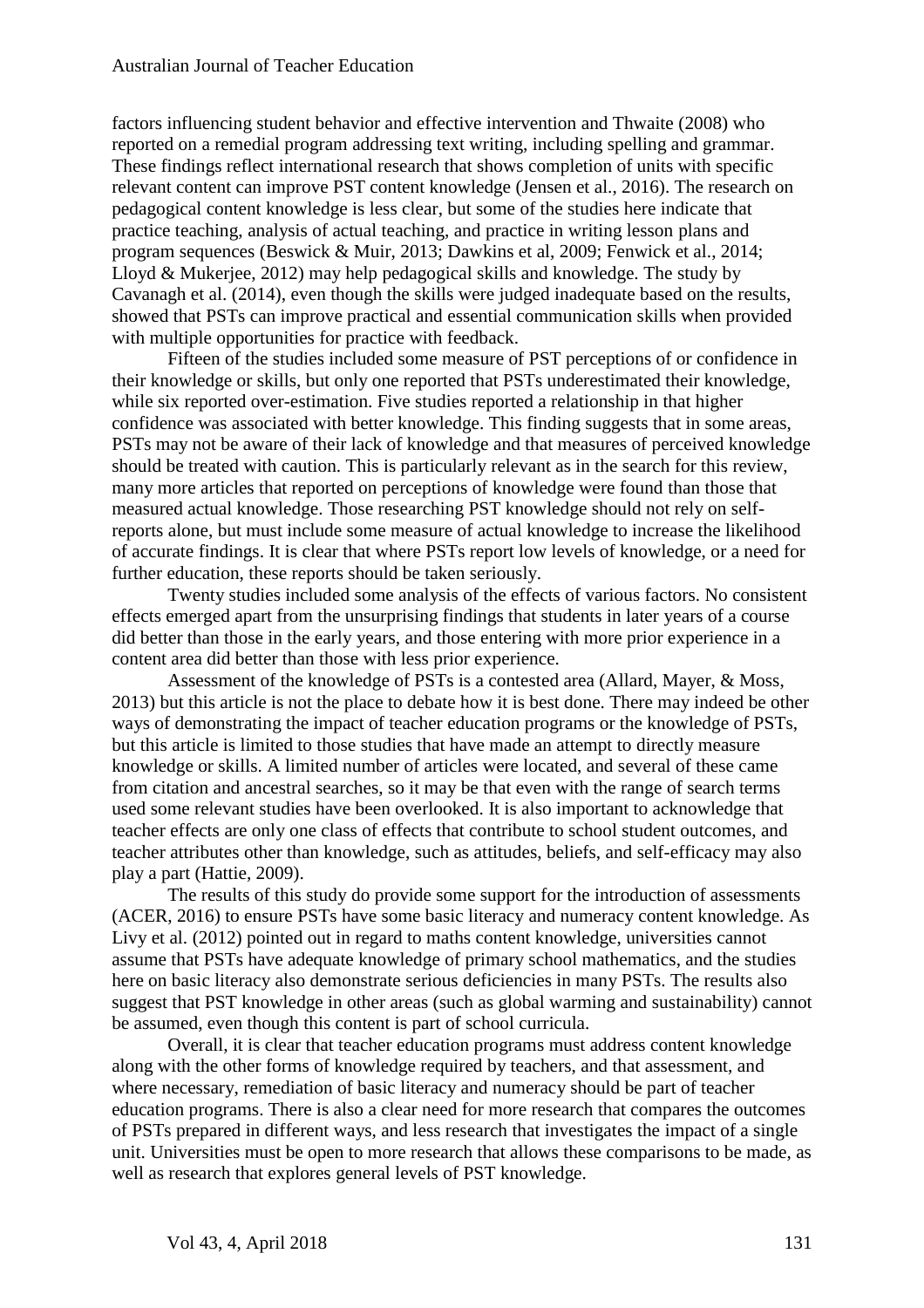# **References**

- ACER (2016). *Literacy and numeracy test for initial teacher education students. About.* Retrieved from<https://teacheredtest.acer.edu.au/about>
- AITSL (n.d.) *Strengthened accreditation of initial teacher education programs.* Retrieved from <http://www.aitsl.edu.au/initial-teacher-education/ite-reform/accreditation>
- AITSL (2015). *Accreditation of initial teacher education programs in Australia: Standards and procedures 2015*. Melbourne, Vic.: Author.
- Allard, A. C., Mayer, D., & Moss, J. (2014). Authentically assessing graduate teaching: Outside and beyond neo-liberal constructs. *Australian Educational Researcher, 41,*  425-443.<https://doi.org/10.1007/s13384-013-0140-x>
- Anderson, D. L., Watt, S. E., & Noble, W. (2012). Knowledge of Attention Deficit Hyperactivity Disorder (ADHD) and attitudes towards teaching children with ADHD: The role of teaching experience. *Psychology in the Schools, 49,* 511-525. doi: 10.1002/pits
- Bain, A., Lancaster, J., Zundans, L., & Parkes, R. J. (2009). Embedding evidence-based practice in pre-service teacher preparation. *Teacher Education and Special Education, 32,* 215-225.<https://doi.org/10.1177/0888406409339999>
- Bennet, M., & Lancaster, J. (2012). Improving reading in culturally situated contexts. *The Australian Journal of Indigenous Education, 41,* 208-217. <https://doi.org/10.1017/jie.2012.18>
- Berger, E., Reupert, A., & Hasking, P. (2015) Pre-service and in-service teachers' knowledge, attitudes and confidence towards self-injury among pupils. *Journal of Education for Teaching, 41*, 37-51. <https://doi.org/10.1080/02607476.2014.992633>
- Beswick, K., & Goos, M. (2012). Measuring pre-service primary teachers' knowledge for teaching mathematics. *Mathematics Teacher Education and Development, 14*, 70-90.
- Beswick, K., & Muir, T. (2013). Making connections : Lessons on the use of video in preservice teacher education. *Mathematics Teacher Education and Development, 15*(2), 27-51.
- Boon, H. J. (2010). Climate change? Who knows? A comparison of secondary students and pre-service teachers. *Australian Journal of Teacher Education, 35*(1), 104-120. <https://doi.org/10.14221/ajte.2010v35n1.9>
- Boon, H. J. (2011). Beliefs and education for sustainability in rural and regional Australia. *Education in Rural Australia, 21*, 37-54.
- Boon, H. J. (2015). Climate change ignorance: An unacceptable legacy. *Australian Educational Researcher, 42*, 405-427. <https://doi.org/10.1007/s13384-014-0156-x>
- Bostock, L., & Boon, H. (2012). Pre-service teachers' literacy self-efficacy and literacy competence. *Australian & International Journal of Rural Education, 22*, 19-37.
- Brown, A. (2008). Pre-service teachers' understanding of child abuse and their professional role in child protection. *Children Australia, 33,* 25-32. <https://doi.org/10.1017/S1035077200000080>
- Bryer, F., & Signorini, J. (2011). Primary pre-service teachers' understanding of students' internalizing problems of mental health and wellbeing. *Issues in Educational Research, 21,* 233-258.
- Carey, M. D., Christie, M., & Grainger, P. (2015). What benefits can be derived from teaching knowledge about language to preservice teachers? *Australian Journal of Teacher Education, 40*(9).<https://doi.org/10.14221/ajte.2015v40n9.2>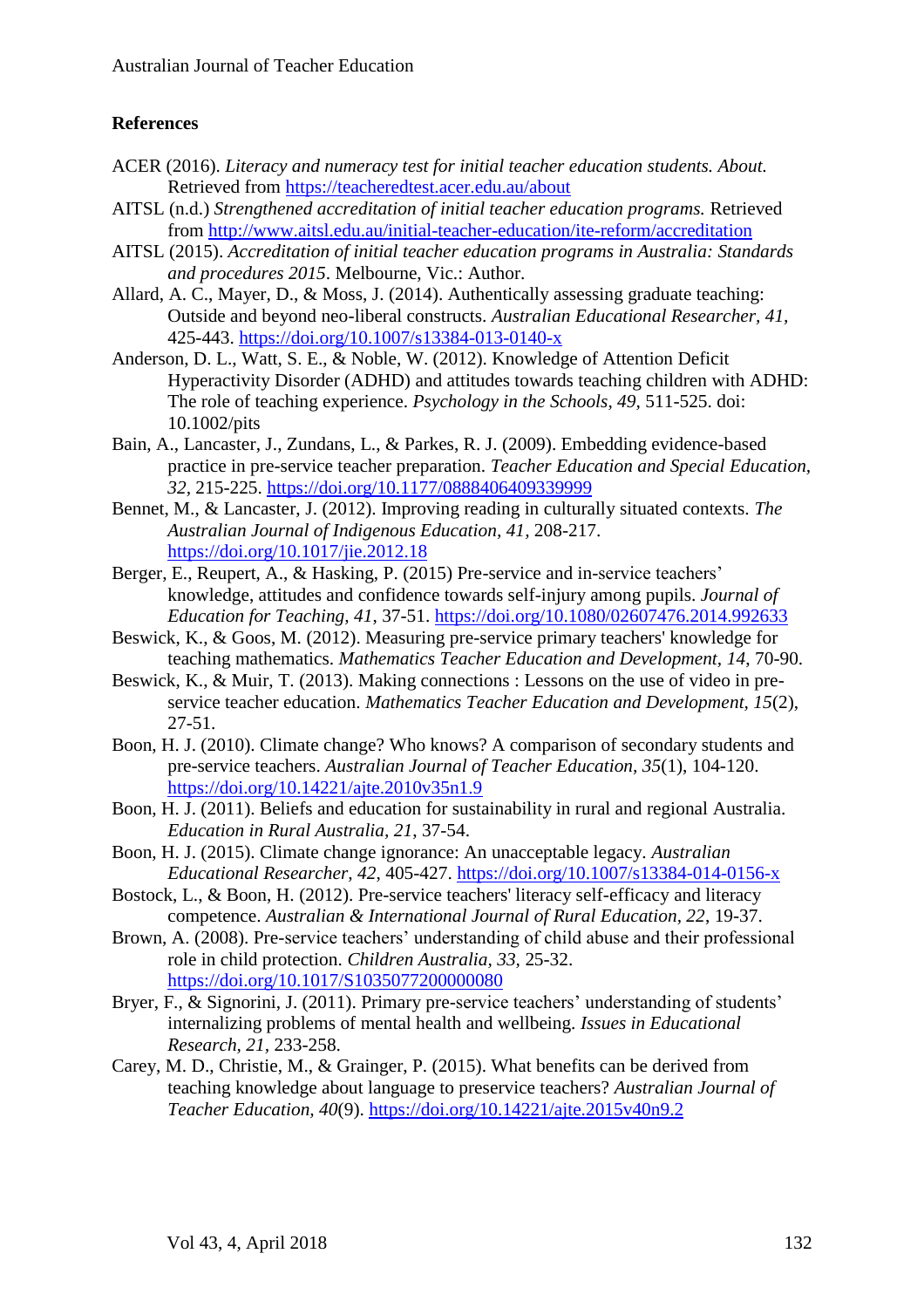- Carter, M., Stephenson, J., & Hopper, T. (2015). Factors in instructional decision-making, ratings of evidence and intended instructional practices of Australian final year teacher education students. *Australian Journal of Teacher Education, 40*, 85-103. [https://doi.org/10.14221/ajte.2015v40n6.5.](https://doi.org/10.14221/ajte.2015v40n6.5)
- Cavanagh, M., Bower, M., Moloney, R., & Sweller, N. (2014). The effect over time of a video-based reflection system on preservice teachers' oral presentations. *Australian Journal of Teacher Education, 39*(6).<https://doi.org/10.14221/ajte.2014v39n6.3>
- Centre for Education Statistics and Evaluation (2013). *Great teaching, inspired learning: What does the evidence tell us about effective teaching?* Sydney, NSW: NSW Department of Education and Communities.
- Chick, H., & Pierce, R. (2013). The statistical literacy needed to interpret school assessment data. *Mathematics Teacher Education and Development, 15,* 5-26.
- Christian, B. J. (2014). Using assessment tasks to develop a greater sense of values literacy in pre-service teachers. *Australian Journal of Teacher Education, 39*(2). <https://doi.org/10.14221/ajte.2014v39n2.1>
- Clarke, M., & Healey, J. B. (2006). Effectiveness of pre-service child protection training: Student teacher attitudes, perceptions and knowledge. *International Journal of Practical Experiences in Professional Education, 9,* 46-62
- Coe, R., Aloisi, C., Higgins, S., & Major, L. E. (2014). *What makes great teaching? Review of the underpinning research.* Retrieved from<http://dro.dur.ac.uk/13747/1/13747.pdf>
- Dawkins, S., Ritz, M., & Louden, W. (2009). Learning by doing: Preservice teachers as reading tutors. *Australian Journal of Teacher Education, 34*(2). <https://doi.org/10.14221/ajte.2009v34n2.4>
- Dudley, D., & Baxter, D. (2013). Metacognitive analysis of pre-service teacher conception of Teaching Games for Understanding (TGfU) using blogs. *Asia-Pacific Journal of Teacher Education, 41*, 186-196,<https://doi.org/10.1080/1359866X.2013.777028>
- Effeney, G., & Davis, J. (2013) Education for sustainability: A case study of pre-service primary teachers' knowledge and efficacy, *Australian Journal of Teacher Education, 38*(5) Article 3.
- Fenwick, L., & Cooper, M. (2013). Learning about the effects of context on teaching and learning in pre-service teacher education. *Australian Journal of Teacher Education, 38*(3).<https://doi.org/10.14221/ajte.2013v38n3.6>
- Fenwick, L., Endicott, M., Quinn, M., & Humphrey, S. (2014). Supporting the transference of knowledge about language within teacher education programs. *Australian Journal of Teacher Education, 39*(11).<https://doi.org/10.14221/ajte.2014v39n11.6>
- Fenwick, L., Humphrey, S., Quinn, M., & Endicott, M. (2014). Developing deep understanding about language in undergraduate pre-service teacher programs through the application of knowledge. *Australian Journal of Teacher Education, 39*(1). <https://doi.org/10.14221/ajte.2014v39n1.4>
- Fielding-Barnsley, R. (2010). Australian pre-service teachers' knowledge of phonemic awareness and phonics in the process of learning to read. *Australian Journal of Learning Difficulties, 15*, 99-110.<https://doi.org/10.1080/19404150903524606>
- Fielding-Barnsley, R., & Purdie, N. (2005) Teachers' attitude to and knowledge of metalinguistics in the process of learning to read. *Asia-Pacific Journal of Teacher Education, 33,* 65-76 <https://doi.org/10.1080/1359866052000341133>
- Fluck, A., & Dowden, T. (2011). On the cusp of change: Examining pre-service teachers' beliefs about ICT and envisioning the digital classroom of the future. *Journal of Computer Assisted Learning, 29,* 43-52. [https://doi.org/10.1111/j.1365-](https://doi.org/10.1111/j.1365-2729.2011.00464.x) [2729.2011.00464.x](https://doi.org/10.1111/j.1365-2729.2011.00464.x)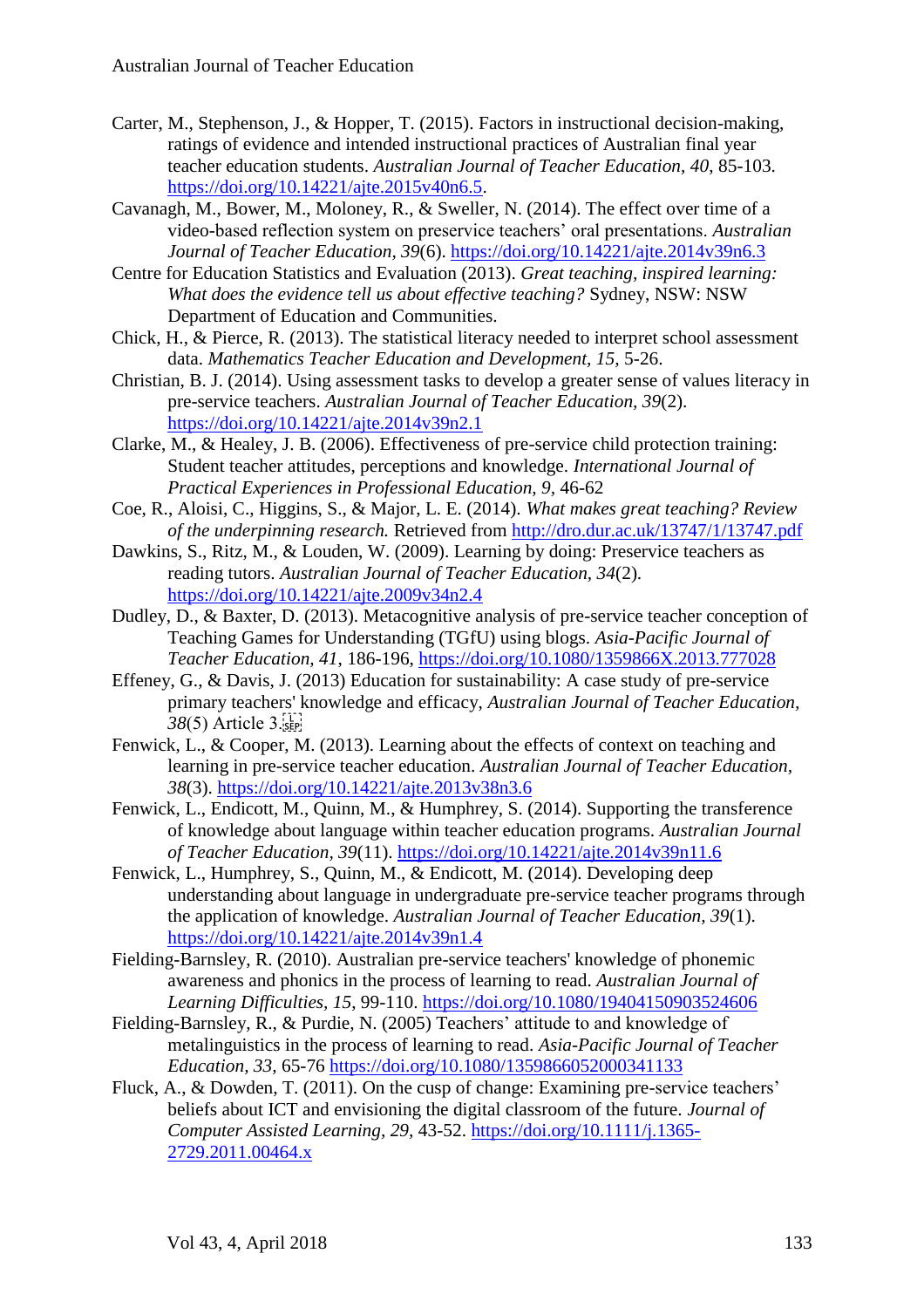- Geng, G. (2012). Investigating the use of text messages in mobile learning. *Active Learning in Higher Education, 14,* 77-87.<https://doi.org/10.1177/1469787412467122>
- Geng, G., & Disney, L. (2014). Exploring pre-service teachers' knowledge of and ability to use text messaging. *Australian Journal of Teacher Education, 39*(7). <https://doi.org/10.14221/ajte.2014v39n7.4>
- Goldman, J. D. G. (2005) Student teachers' learning about child sexual abuse strategies for primary school: An exploratory study of surface and deep learning, *Sex Education, 5*, 79-92,<https://doi.org/10.1080/1468181042000301902>
- Goldman, J. D. G., & Bradley, G. L. (2011). Assessing primary school student-teachers' pedagogic implementations in child sexual abuse protection education. *European Journal of Psychology of Education, 26,* 479-493. <https://doi.org/10.14221/ajte.2014v39n7.4>
- Goldman, J. D. G., & Grimbeek, P. (2008). Student teachers' understanding of policy behavioural directives concerning the reporting of child sexual abuse: findings from one Australian state. *Educational Research, 50*, 291-305. <https://doi.org/10.1080/00131880802309457>
- Goulding, M., Rowland, T., & Barber, P. (2002). Does it matter? Primary teacher trainees' subject knowledge in mathematics. *British Educational research Journal, 28,* 689- 704. <https://doi.org/10.1080/0141192022000015543a>
- Goos, M. (2013). Knowledge for teaching secondary school mathematics: What counts?, *International Journal of Mathematical Education in Science and Technology, 44*, 972-983.<https://doi.org/10.1080/0020739X.2013.826387>
- Harper, H., & Rennie, J. (2009) 'I had to go out and get myself a book on grammar': A study of pre-service teachers' knowledge about language. *Australian Journal of Language and Literacy, 32,* 22-37.
- Hattie, J. (2009), *Visible learning: A synthesis of over 800 meta-analyses relating to achievement*. New York, NY: Routledge.
- Ingvarson, L. (2010).Recognising accomplished teachers in Australia: Where have we been? Where are we heading? *Australian Journal of Education 54,* 46-71. <https://doi.org/10.1177/000494411005400105>
- Ingvarson, L., Reid, K., Buckley, S., Kleinhenz, E., Masters, G., & Rowley, G. (2014). *Best practice teacher education programs and Australia's own programs*. Canberra: Department of Education.
- Jensen, B., Roberts-Hull, K., Magee, J., & Ginnivan, L., (2016) *Not so elementary: Primary school teacher quality in top-performing systems.* Washington DC: National Center on Education and the Economy.
- Klinger, C. M. (2011). Addressing adult innumeracy via an interventionist approach to mathematics aversion in pre-service primary teachers. *Adults Learning Mathematics: An International Journal*, 6(2), 32-41.
- Koehler, M. J., & Mishra, P. (2009). What is technological pedagogical content knowledge? *Contemporary Issues in Technology and Teacher Education*, *9*, 60-70.
- Livy, S., & Herbert, S. (2013). Second-year pre-service teachers' responses to proportional reasoning test items. *Australian Journal of Teacher Education, 38*(11) <https://doi.org/10.14221/ajte.2013v38n11.7>
- Livy, S., Muir, T., & Maher, N. (2012). How do they measure up? Primary pre-service teachers' mathematical knowledge of area and perimeter. *Mathematics Teacher Education and Development, 14,* 91-112.
- Livy, S., & Vale, C. (2011). First year pre-service teachers' mathematical content knowledge: Methods of solution for a ratio question. *Mathematics Teacher Education and Development, 13*, 22-43.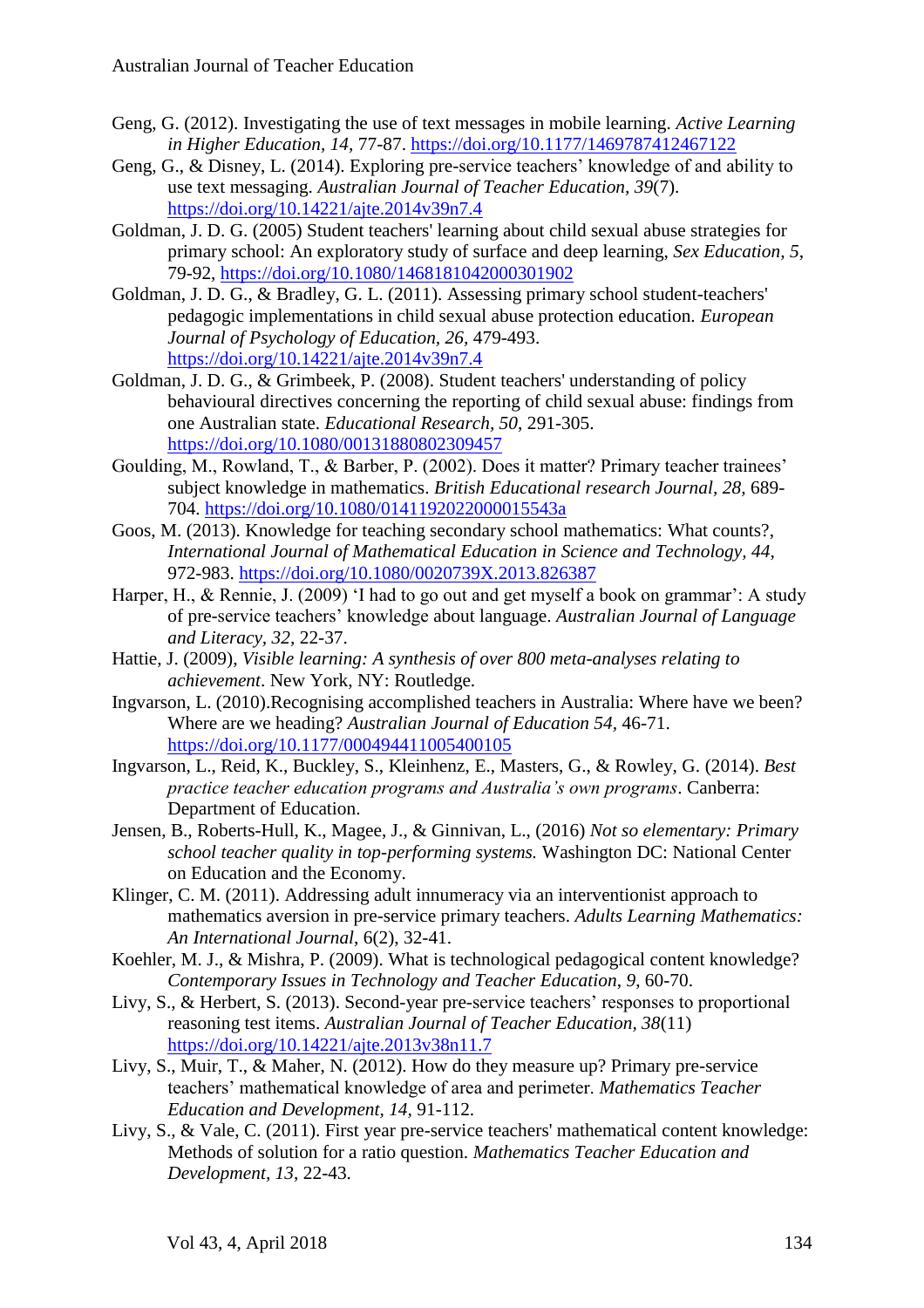- Louden, W. (2008). 101 Damnations: The persistence of criticism and the absence of evidence about teacher education in Australia. *Teachers and Teaching: Theory and Practice, 14*, 357-368. <https://doi.org/10.1080/13540600802037777>
- Louden, W., & Rohl, M. (2006). "Too many theories and not enough instruction": Perceptions of preservice teacher preparation for literacy teaching in Australian schools. *Literacy, 40,* 66-78. <https://doi.org/10.1111/j.1467-9345.2006.00440.x>
- Lloyd, M., & Mukherjee, M. (2012). Tell me what you see. Pre-service teachers' recognition of exemplary digital pedagogy. *Australian Educational Computing, 27*(3), 85-94.
- Mahar, N. E., & Richdale, A. L. (2008). Primary teachers' linguistic knowledge and perceptions of early literacy instruction. *Australian Journal of Learning Difficulties, 13*, 17-37.<https://doi.org/10.1080/19404150802093703>
- Mayer, D. (2014). Forty years of teacher education in Australia: 1974–2014. *Journal of Education for Teaching, 40*, 461-473. doi:10.1080/02607476.2014.956536

Meehan, R., & Hammond, L. (2006). Walking the talk: Western Australian teachers' beliefs about early reading and spelling instruction and their knowledge of metalinguistics. *Australian Journal of Learning Disabilities, 11*, 17-24, <https://doi.org/10.1080/19404150609546804>

- Moon, B. (2014). The literacy skills of secondary teaching undergraduates: results of diagnostic testing and a discussion of findings. *Australian Journal of Teacher Education, 39*(12). <https://doi.org/10.14221/ajte.2014v39n12.8>
- Mulholland, J., & Ginns, I. (2008). College MOON project Australia: Preservice teachers learning about the Moon's phases. *Research in Science Education, 38,* 385-399. <https://doi.org/10.1007/s11165-007-9055-8>
- Murray, S., Nuttall, J., & Mitchell, J. (2008). Research into initial teacher education in Australia: A survey of the literature 1995-2004. *Teaching and Teacher Education, 24*, 225-239.<https://doi.org/10.1016/j.tate.2007.01.013>
- Norton, S. (2010). How deeply and how well? How ready to teach mathematics after a oneyear program? *Mathematics Education and Special Education, 12,* 65-84.
- Norton, S. (2012) Prior study of mathematics as a predictor of pre-service teachers' success on tests of mathematics and pedagogical content knowledge. *Mathematics Teacher Education and Development,14,* 2-26.
- Odgers, B. M. (2009). Incorporating education for sustainability into a pre-service elementary school teachers' program. *International Journal of Learning, 16,* 401-417.
- O'Meara, J. (2011) Australian teacher education reforms: Reinforcing the problem or providing a solution? *Journal of Education for Teaching, 37*, 423-431. doi:10.1080/02607476.2011.611009
- Prieto, E., Howley, P., Holmes, K., Osborn, J., Roberts, M., & Kepert, A. (2015). Quality teaching rounds in mathematics teacher education. *Mathematics Teacher Education and Development, 17,* 98-110.
- Rowan, L., Mayer, D., Kline, J., Kostogriz, A., & Walker-Gibbs, B. (2015). Investigating the effectiveness of teacher education for early career teachers in diverse settings: The longitudinal research we have to have. *Australian Educational Researcher, 42*, 273- 298.<https://doi.org/10.1007/s13384-014-0163-y>
- Ryan, J., & McCrae, B. (2005/2006). Assessing pre-service teachers' mathematics subject knowledge. *Mathematics Teacher Education and Development, 7,* 72-89.
- Stephenson, J., (2017). An overview of survey-based research carried out with Australian preservice teachers. *Teaching and Teacher Education, 63,* 159-167. <https://doi.org/10.1016/j.tate.2016.12.016>
- Shulman, L. S. (1987). Knowledge and teaching foundations of the new reform. *Harvard Educational Review, 57,* 1-22. <https://doi.org/10.17763/haer.57.1.j463w79r56455411>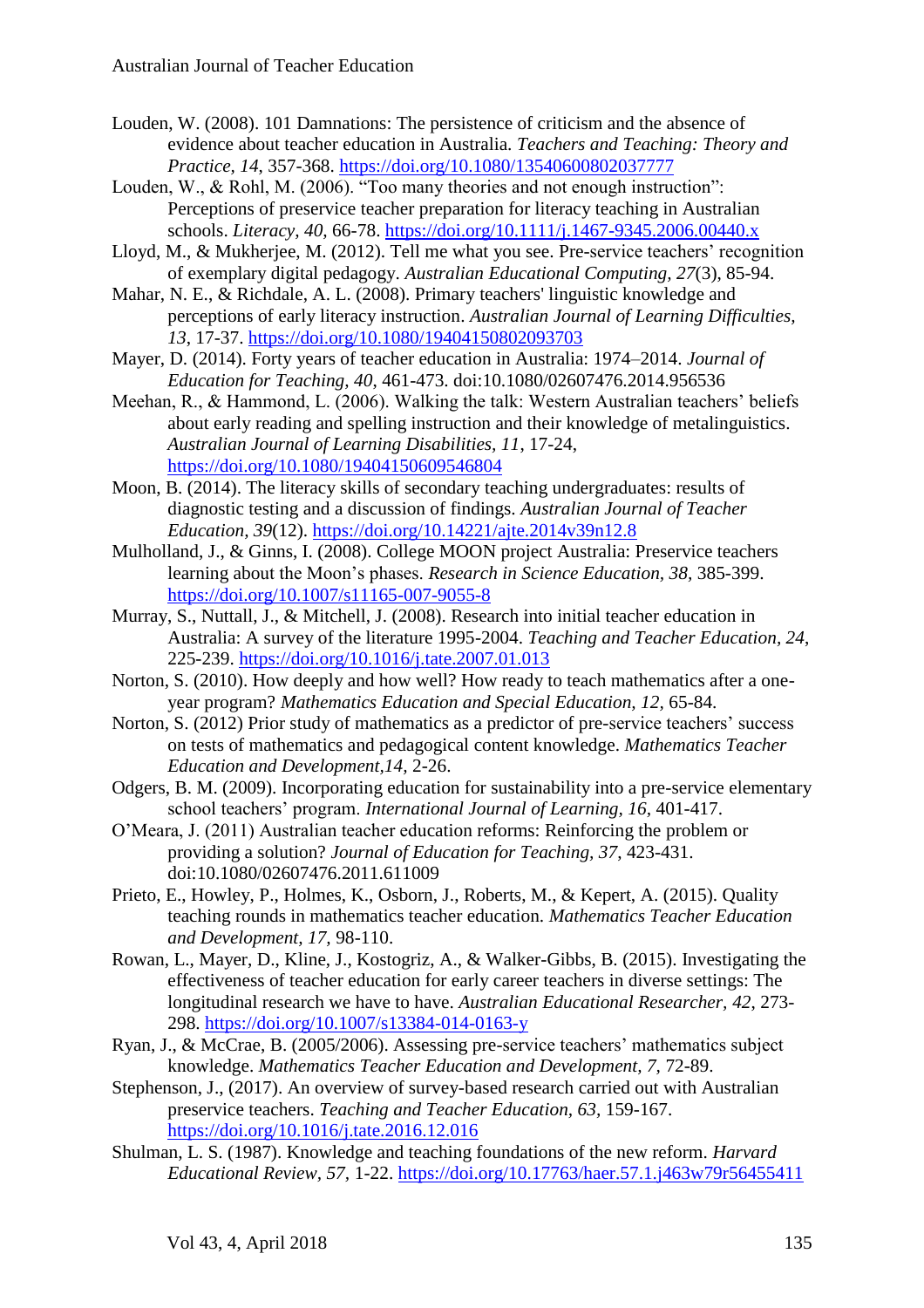- Stir, J. (2006). Restructuring teacher education for sustainability: Student involvement through a "strengths model". *Journal of Cleaner Production, 14,* 830-836. <https://doi.org/10.1016/j.jclepro.2005.11.051>
- Taylor, N., Kennelly, J., Jenkins, K., & Callingham, R. (2006). The impact of an education for sustainability unit on the knowledge and attitudes of pre-service primary teachers at an Australian university. *Geographical Education, 19,* 46-59.
- Teacher Education Ministerial Group (2014). *Action now: Classroom ready teachers.*  Retrieved from [https://docs.education.gov.au/system/files/doc/other/action\\_now\\_classroom\\_ready\\_te](https://docs.education.gov.au/system/files/doc/other/action_now_classroom_ready_teachers_accessible.pdf) [achers\\_accessible.pdf](https://docs.education.gov.au/system/files/doc/other/action_now_classroom_ready_teachers_accessible.pdf)
- Tetley, D., & Jones, C. (2014). Pre-service teachers' knowledge of language concepts: Relationships to field experiences. *Australian Journal of Learning Difficulties, 19*, 17- 32.<https://doi.org/10.1080/19404158.2014.891530>
- Thwaite, A. (2008). Literacy skills of Bachelor of Education (Primary) students. *Australian Review of Applied Linguistics, 31,* 20.1-20-20.15. doi:10.2104/aralo820
- White, S. (2016) Teacher education research and education policy-makers: An Australian perspective. *Journal of Education for Teaching, 42*, 252-264 <https://doi.org/10.1080/02607476.2016.1145369>
- White, A. L., Perry, B., Way, J., & Southwell, B. (20052006). Mathematical attitudes, beliefs and achievement in primary pre-service mathematics teacher education. *Mathematics Teacher Education and Development, 7,* 33-52.
- Yeigh, T. (2013). Knowledgeable learning and conceptual change: Value adding to teacher training. *Australian Journal of Teacher Education, 38*(1). <https://doi.org/10.14221/ajte.2013v38n1.9>

| Article                    | Inadequate | Mixed | Adequate | Exam<br>conditions |
|----------------------------|------------|-------|----------|--------------------|
| <b>Literacy</b>            |            |       |          |                    |
| Bennet & Lancaster (2012)  |            |       |          | N                  |
| Bostock & Boon (2012)      |            |       |          | ?                  |
| Dawkins et al. (2009)      |            |       |          | N                  |
| Fenwick, et al. (2014)     |            |       |          | N                  |
| Fenwick et al. (2013)      |            |       |          | N                  |
| Fielding-Barnsley (2010)   |            |       |          | Y                  |
| Fielding-Barnsley & Purdie |            |       |          | Y                  |
| (2005)                     |            |       |          |                    |
| Geng (2013)                |            |       |          | Y                  |
| Geng $&$ Disney (2014)     |            |       |          | Y                  |
| Harper & Rennie (2009)     |            |       |          | Y                  |
| Mahar & Richdale (2008)    |            |       |          | Y & N              |
| Meehan & Hammond (2006)    |            |       |          | Y                  |
| Moon (2014)                |            |       |          | Y                  |
| Tetley $&$ Jones (2014)    |            |       |          | N                  |
| Thwaite (2008)             |            |       |          | Y                  |
| <b>Numeracy</b>            |            |       |          |                    |
| Beswick & Goos (2012) (for |            |       |          | N                  |
| maths content)             |            |       |          |                    |
| Beswick & Muir (2013)      |            |       |          | N                  |
| Goos (2013)                |            |       |          | N                  |

# **Appendix**